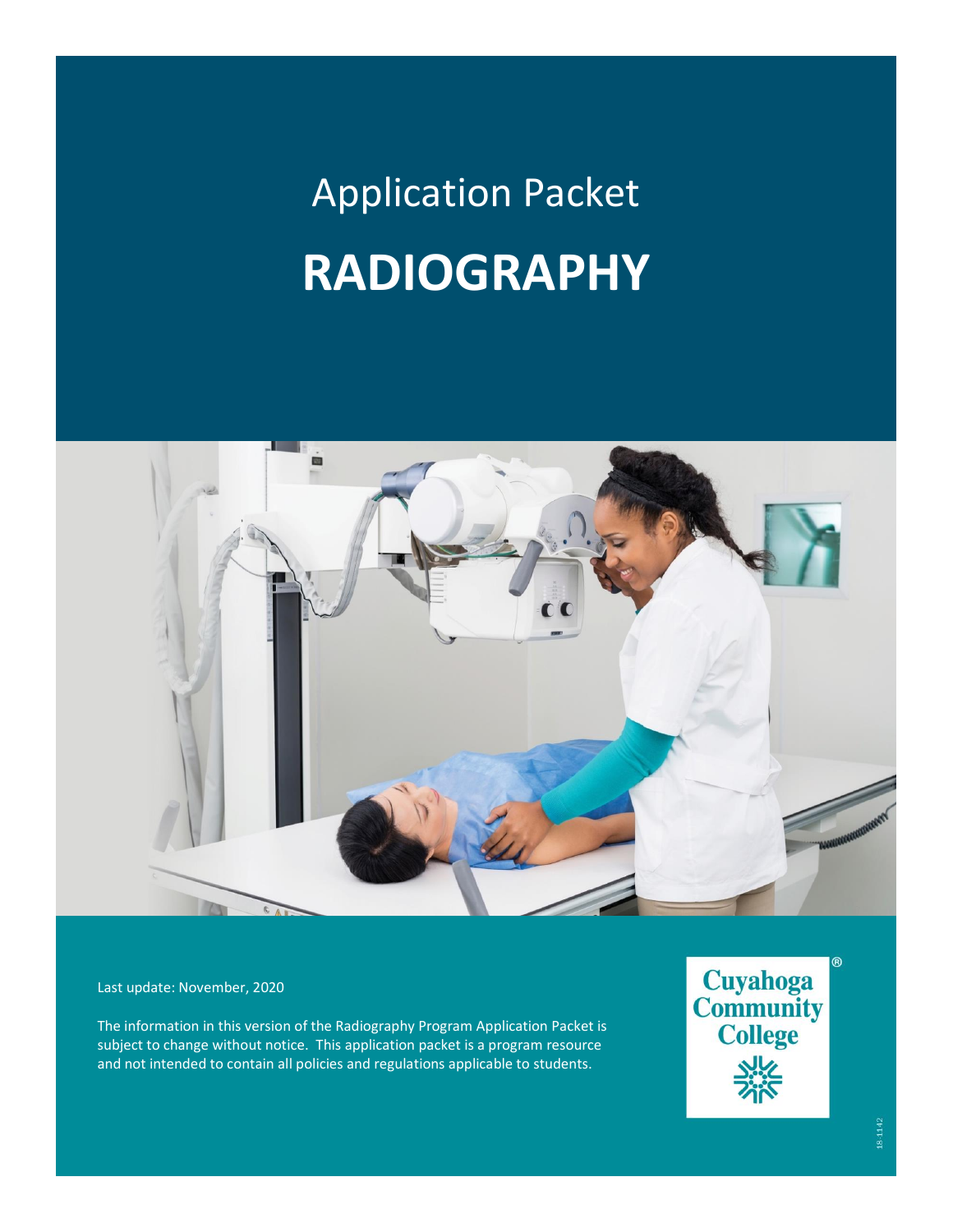## **Table of Contents**

## **GENERAL INFORMATION**

| Radiography Program Goals, Student Learning Outcomes and Program Effectiveness Data3 |  |
|--------------------------------------------------------------------------------------|--|
|                                                                                      |  |
|                                                                                      |  |

## **PROGRAM STRUCTURE**

#### PROGRAM EXPECTATIONS OF STUDENTS

## **ADMISSION REQUIREMENTS AND PROCESSES**

|--|--|

## **ADDITIONAL INFORMATION**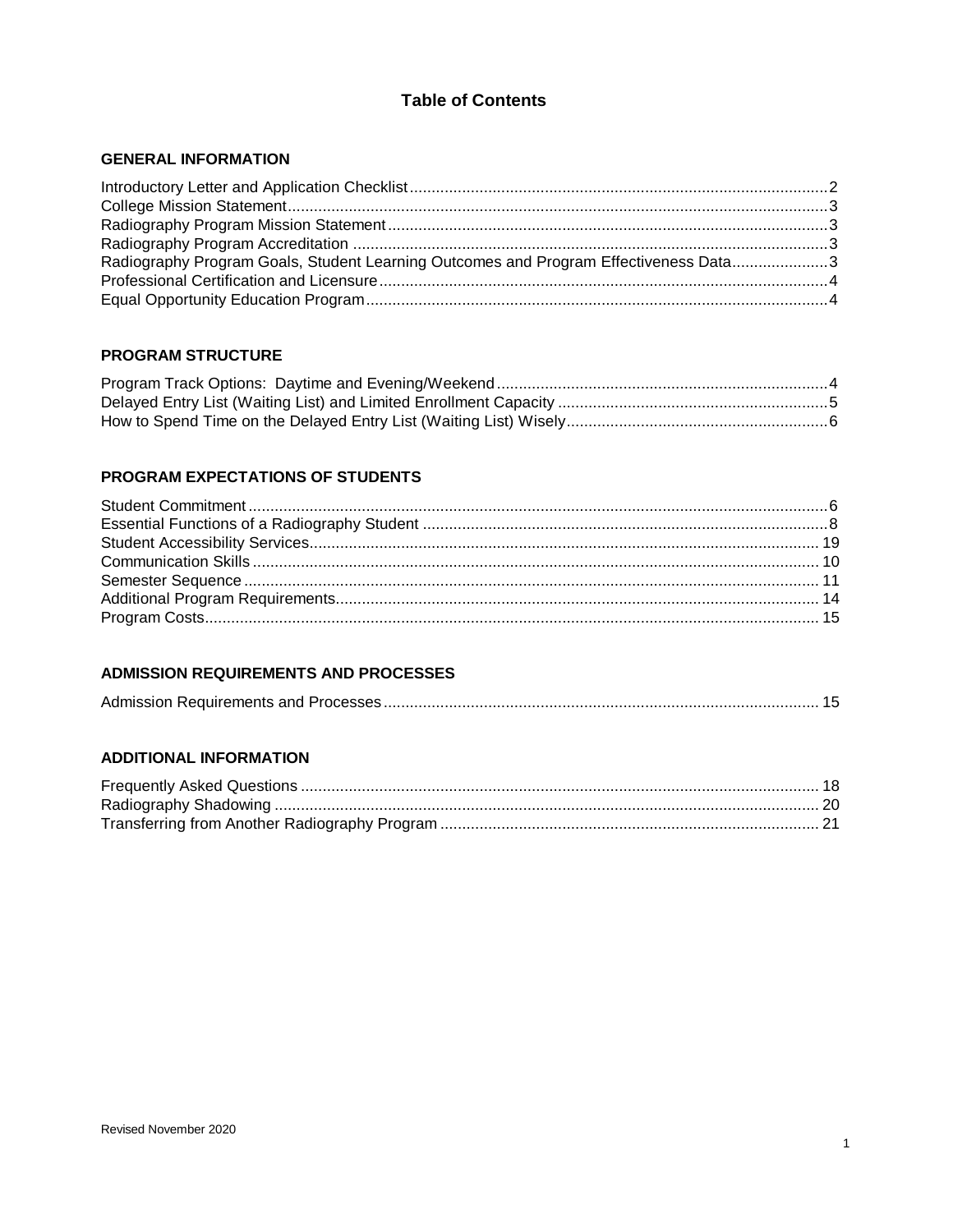Dear Prospective Radiography Student:

Thank you for your interest in the Radiography Program ("Program"). **Use the application checklist below to help you prepare for and apply to the Program.** 

- If you are not already a Tri-C student, apply to Cuyahoga Community College. See page 15.
- \_\_\_\_\_ If you have not done so already, have all **official** high school and college/university transcripts sent to Cuyahoga Community College. See page 16.
- \_\_\_\_\_ **Read this information packet thoroughly** and view the information and videos on the Program's website: [www.tri-c.edu/radiography.](http://www.tri-c.edu/radiography)
- Meet with a counselor in the Counseling Center to specify your major as radiography and create your academic plan.
- \_\_\_\_\_ Students who identify or previously identified as having a disability or who have had an individualized education plan/program (IEP) or 504 plan in the past should meet with Student Accessibility Services as soon as possible. See page 9.
- If you have questions that are not answered in the application packet, contact Elizabeth Gildone, Program Director, Radiography and Mammography, at (216) 987-5264.
- Attend a program information session as soon as possible. Attendance at a session is required prior to beginning the Program. A schedule of sessions can be found at www.tri-c.edu/radiography. See page 18. **NOTE: This requirement has been modified due to COIVD-19 restrictions. Visit [www.tri-c.edu/radiography](http://www.tri-c.edu/radiography) regularly for COVID-19 updates.**
- Complete all Program core (prerequisite) courses, attaining cumulative and prerequisite GPA's which meet the Program's admission requirements. See page 16.
- Apply to the Program during the semester in which your prerequisite courses will be completed. **All prerequisite courses must be completed and cumulative/prerequisite GPA's must be met before your application will be processed. An application submitted before all admission requirements are complete will not be processed.** Use the Health Careers Application found at [www.tri-c.edu/radiography;](http://www.tri-c.edu/radiography) click on "Apply to Health Careers." Follow the submission instructions on the application. If you meet the Program's admission requirements, the Health Careers Enrollment Center will forward your application to the Program. See page 17.
- Watch for your acceptance email. The Program will send you an acceptance email to the email address you placed on your Health Careers Application. Note that the admission process may take a few weeks. The email will contain important information and next steps. **Read the email thoroughly, print it and save it for future reference.** It will contain your projected start date.
- Understand how the delayed entry (waiting) list works and use your time on the list to prepare for success in the Program. See page 5.
- If you anticipate that you will not have a clear background check, now is the time to submit an Ethics Review Pre-application to the American Registry of Radiologic Technologists. See page 14.

I wish you success as you prepare for the Program!

Elizabeth Gildone, M.Ed., R.T. (R) (CT), GCDF, CTR Program Director, Radiography and Mammography

Revised November 2020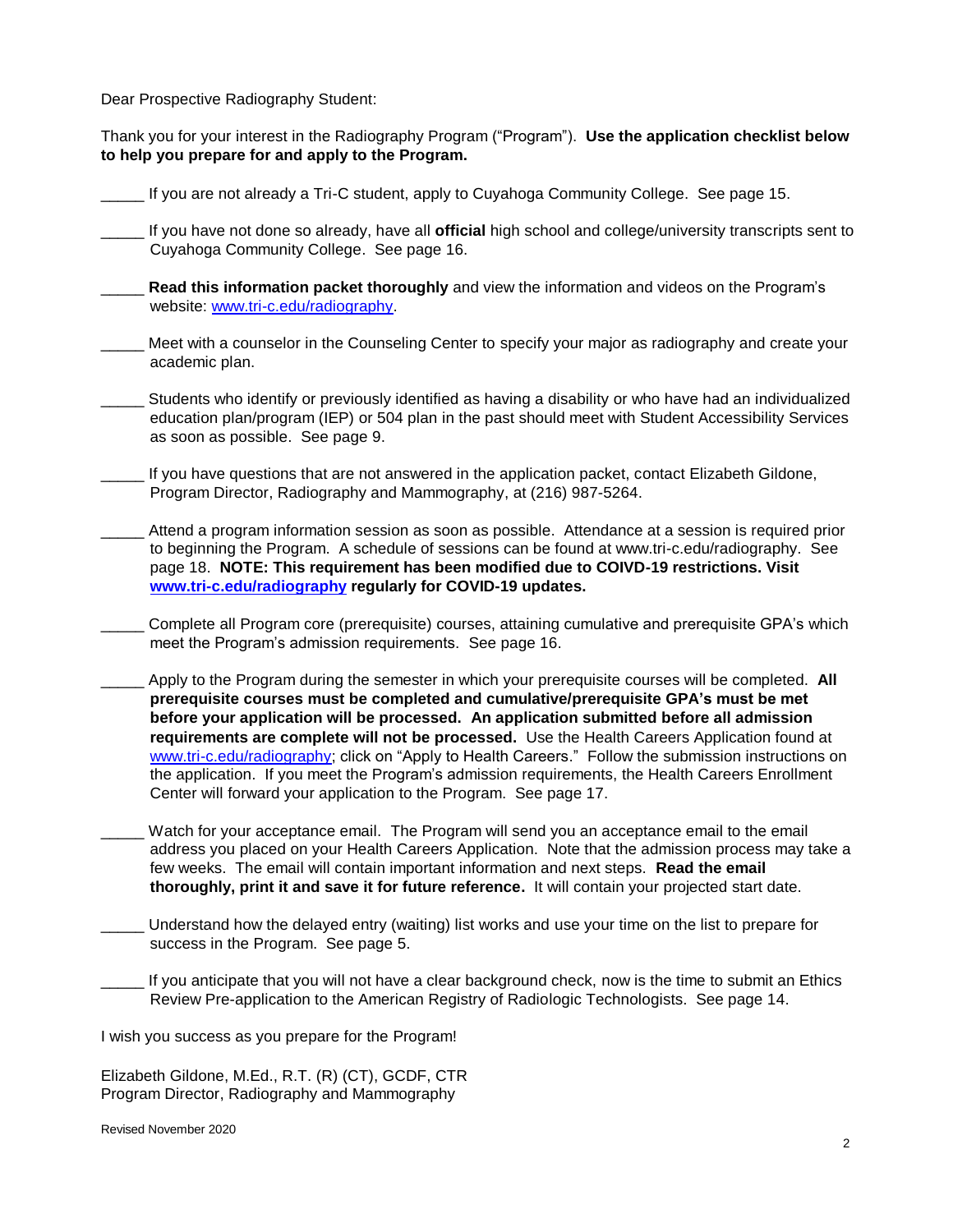## **College Mission Statement**

To provide high quality, accessible and affordable educational opportunities and services - including university transfer, technical and lifelong learning programs - that promote individual development and improve the overall quality of life in a multicultural community.

## **Radiography Program Mission Statement**

The Radiography Program fulfills Cuyahoga Community College's mission, vision and values within the medical imaging profession by providing high quality, accessible and affordable radiography education. The program develops technically competent, vital members of the healthcare workforce committed to excellence in patient care, ethical behavior and lifelong learning. Furthermore, the program fosters professionals skilled in serving a diverse community with sensitivity and respect.

## **Radiography Program Accreditation**

The Program is accredited by the Joint Review Committee on Education in Radiologic Technology (JRCERT), 20 N. Wacker Dr., Suite 2850, Chicago, IL 60606-3182; 312-704-5300; [www.jrcert.org.](http://www.jrcert.org/) The Program complies with the JRCERT *Standards for an Accredited Educational Program in Radiologic Technolog*y. The Standards can be viewed at [www.jrcert.org.](http://www.jrcert.org/)

## **Program Goals, Student Learning Outcomes and Program Effectiveness Data**

In accordance with the Joint Review Committee on Education in Radiologic Technology's *Standards for an Accredited Educational Program in Radiologic Technology*, the Program measures two types of outcomes:

> Student Learning Outcomes (SLO's) Program Outcomes (expressed as Program Effectiveness Data)

The Program establishes goals, SLO's and benchmarks. It utilizes a variety of tools to assess whether SLO's are achieved. Tools include but are not limited to student assignments, exams and laboratory assessments, the Evaluation of Technical Skills and Professional Behavior clinical form, the Clinical Portfolio and employer, graduate and Program exit surveys.

#### Goal 1: Students will demonstrate clinical competence

- SLO 1.1: Students will operate radiographic equipment to produce quality images
- SLO 1.2: Students will practice patient care, including radiation safety, for a diverse patient population

## Goal 2: Students will demonstrate communication skills

SLO 2.1: Students will demonstrate effective interpersonal skills

SLO 2.2: Students will demonstrate effective oral and written communication skills

#### Goal 3: Students will demonstrate critical thinking skills

- SLO 3.1: Students will demonstrate the ability to adapt to non-routine procedures
- SLO 3.2: Students will relate and apply learned concepts to formulate correct responses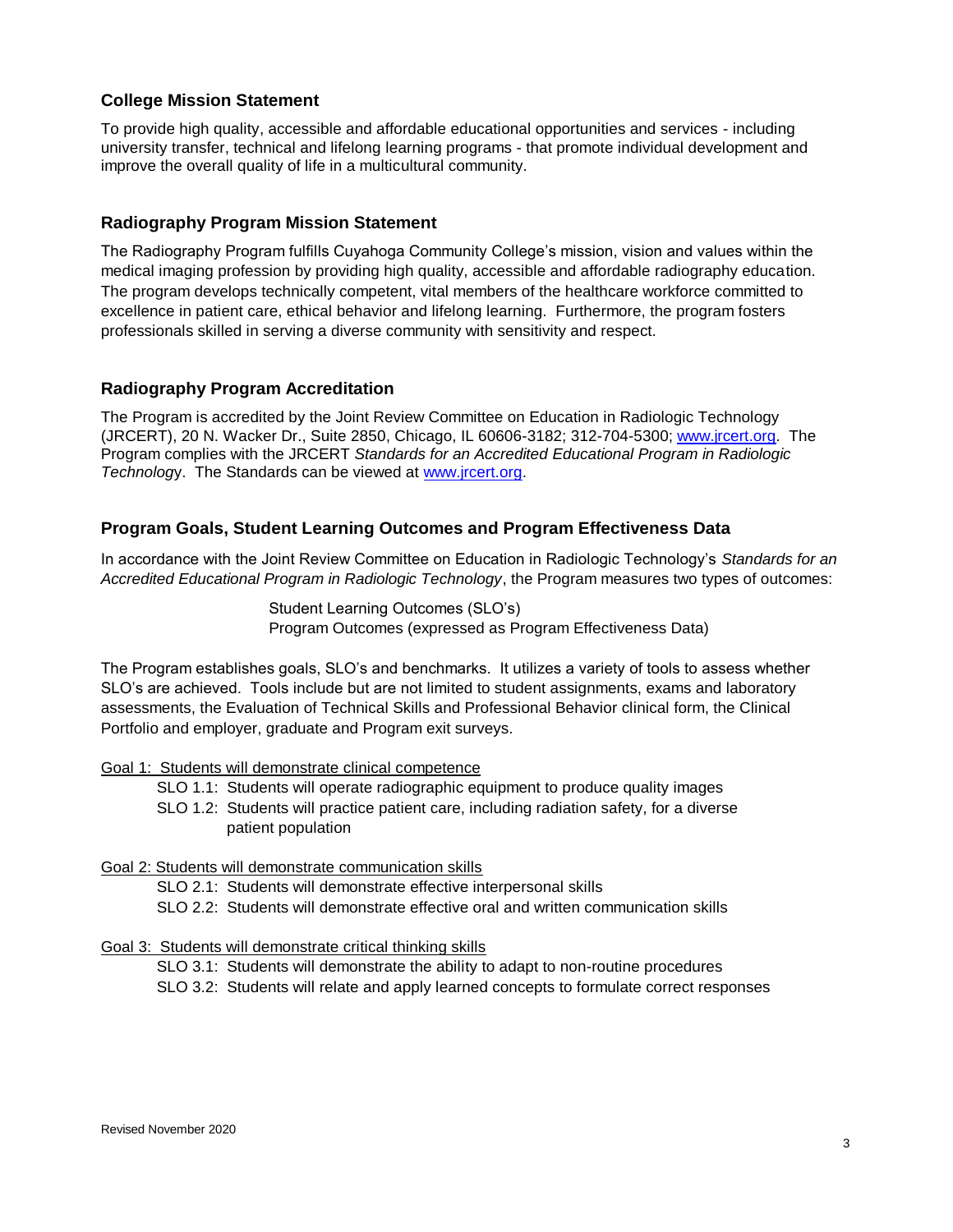#### Goal 4: Students will demonstrate professional behavior

- SLO 4.1: Students will accept personal responsibility for ethical, technical and professional performance
- SLO 4.2: Students will demonstrate an understanding of and commitment to the medical imaging profession

Program Outcomes (Program Effectiveness Data) include:

Program Completion Rate Credentialing Examination Pass Rate Job Placement Rate

Current program effectiveness data can be viewed at [http://www.tri-c.edu/programs/health](http://www.tri-c.edu/programs/health-careers/radiography/program-effectiveness-data.html)[careers/radiography/program-effectiveness-data.html](http://www.tri-c.edu/programs/health-careers/radiography/program-effectiveness-data.html) or [https://www.jrcert.org/resources/program](https://www.jrcert.org/resources/program-effectiveness-data/)[effectiveness-data/.](https://www.jrcert.org/resources/program-effectiveness-data/)

## **Professional Certification and Licensure**

Upon completion of the Program, the graduate is prepared to take the national certification examination conducted by the American Registry of Radiologic Technologists (ARRT). State of Ohio law requires all radiographers to be licensed. Radiologic licenses are obtained through the Ohio Department of Health after ARRT certification is obtained.

## **Equal Opportunity Educational Program**

In conformance with state and federal mandates, the Radiography Program at Cuyahoga Community College ("College") is an equal opportunity educational program. The Program does not discriminate on the basis of age (see page 18 for minimum age requirement), ancestry, color, disability, military status, national origin, race, religion, sex, sexual orientation, gender identity and expression, pregnancy, veteran status and genetic information. In compliance with Family Educational Rights and Privacy Act guidelines (FERPA) and in order to protect the privacy of its students, the release of information to third parties may occur only after receiving written permission from the student.

## **Program Track Options: Daytime and Evening/Weekend**

The Program offers both daytime and evening/weekend tracks. Both tracks are six semesters in length and include two summer semesters. All courses, labs and clinical requirements are the same for both tracks. Both tracks alternate academic and clinical semesters. The primary difference between the tracks lies in the scheduling of the courses, labs and clinical hours.

| Daytime Track - Begins in the Fall and Spring Semesters         |                                                                                                                                                                                                                                                                                                                                                                                                                                                                                                                           |  |  |
|-----------------------------------------------------------------|---------------------------------------------------------------------------------------------------------------------------------------------------------------------------------------------------------------------------------------------------------------------------------------------------------------------------------------------------------------------------------------------------------------------------------------------------------------------------------------------------------------------------|--|--|
| 1 <sup>st</sup> , 3 <sup>rd</sup> and 5 <sup>th</sup> Semesters | Academic courses and labs are held at the western campus in Parma.<br>Courses and labs are generally held between the hours of 8:00 AM and 5:00<br>PM, Monday through Friday                                                                                                                                                                                                                                                                                                                                              |  |  |
| $2nd$ , 4 <sup>th</sup> , and 6 <sup>th</sup> Semesters         | Clinical semesters requiring 40 hours per week, Monday through Friday,<br>at a hospital facility. Clinical hours are generally during the day with<br>starting times varying from approximately 7:00 to 8:00 AM. Some clinical<br>sites require mobile radiography rotations that may start as early as 6:00 AM<br>during select weeks. Other rotations include 11:30 AM to 8:00 PM and<br>evening rotations of 2:30 to 11:00 PM. Students are not scheduled for<br>clinicals on weekends or College-recognized holidays. |  |  |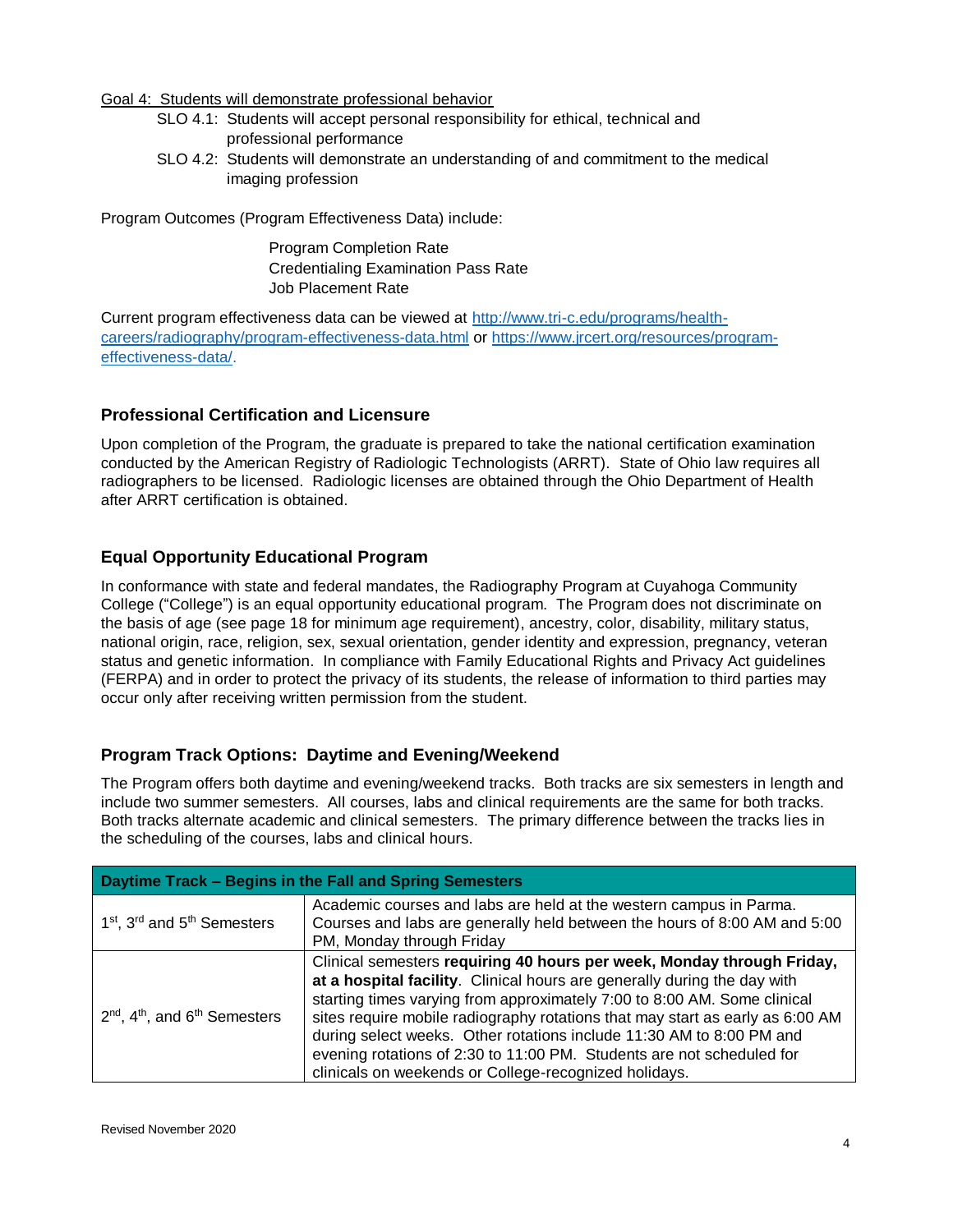#### **Evening/Weekend Track – Begins in the Fall Semester Only**

**The evening/weekend track requires students to have significant flexibility in their schedules because some daytime clinical hours are required in order to meet clinical competency requirements.**

| Academic courses and labs are held Monday through Friday at the western<br>campus in Parma between the hours of 5:00 and 11:00 PM. Hours may vary<br>1 <sup>st</sup> Semester - Fall<br>depending on the day and semester.<br>Clinical hours are scheduled Monday through Friday evenings for 5 hours<br>each evening. Starting times are between the 4:30 and 6:00 PM and are<br>2 <sup>nd</sup> Semester - Spring<br>dependent on the clinical site. There is also an 8-hour scheduled Saturday<br>clinical rotation each week which may be scheduled during daytime or<br>evening hours at the discretion of the Program and/or clinical site.<br>In May of the first year of the Program, between the spring and summer<br>Intersession 1 - Between<br>semesters, this <b>daytime</b> intersession clinical requires 80 hours, Monday<br>spring and summer<br>through Friday, over the course of two designated weeks. The total number<br>semesters<br>of clinical hours in any given week will not exceed 40.<br>Academic courses and labs are held Monday through Friday at the western<br>3rd Semester - Summer<br>campus in Parma between the hours of 5:00 and 11:00 PM. Hours may vary<br>depending on the day and semester.<br>Clinical hours are scheduled Monday through Friday evenings for 5 hours<br>each evening. Starting times are between the 4:30 and 6:00 PM and are<br>4 <sup>th</sup> Semester - Fall<br>dependent on the clinical site. There is also an 8-hour scheduled Saturday<br>clinical rotation each week which may be scheduled during daytime or<br>evening hours at the discretion of the Program and/or clinical site.<br>In December and January of the second year of the Program, between the<br>fall and spring semesters, this daytime intersession clinical requires 80<br>Intersession 2 - Between<br>fall and spring semesters<br>hours, Monday through Friday, equating to two designated weeks. The total<br>number of clinical hours in any given week will not exceed 40.<br>Academic classes and labs are held Monday through Friday at the western<br>5 <sup>th</sup> Semester - Spring<br>campus in Parma between the hours of 5:00 and 11:00 PM. Hours may vary<br>depending on the day and semester.<br>During this 10-week summer clinical semester, clinical hours are on the<br>6 <sup>th</sup> Semester - Summer |                                                          |
|-----------------------------------------------------------------------------------------------------------------------------------------------------------------------------------------------------------------------------------------------------------------------------------------------------------------------------------------------------------------------------------------------------------------------------------------------------------------------------------------------------------------------------------------------------------------------------------------------------------------------------------------------------------------------------------------------------------------------------------------------------------------------------------------------------------------------------------------------------------------------------------------------------------------------------------------------------------------------------------------------------------------------------------------------------------------------------------------------------------------------------------------------------------------------------------------------------------------------------------------------------------------------------------------------------------------------------------------------------------------------------------------------------------------------------------------------------------------------------------------------------------------------------------------------------------------------------------------------------------------------------------------------------------------------------------------------------------------------------------------------------------------------------------------------------------------------------------------------------------------------------------------------------------------------------------------------------------------------------------------------------------------------------------------------------------------------------------------------------------------------------------------------------------------------------------------------------------------------------------------------------------------------------------------------------------------------------------------------------------------------------|----------------------------------------------------------|
|                                                                                                                                                                                                                                                                                                                                                                                                                                                                                                                                                                                                                                                                                                                                                                                                                                                                                                                                                                                                                                                                                                                                                                                                                                                                                                                                                                                                                                                                                                                                                                                                                                                                                                                                                                                                                                                                                                                                                                                                                                                                                                                                                                                                                                                                                                                                                                             |                                                          |
|                                                                                                                                                                                                                                                                                                                                                                                                                                                                                                                                                                                                                                                                                                                                                                                                                                                                                                                                                                                                                                                                                                                                                                                                                                                                                                                                                                                                                                                                                                                                                                                                                                                                                                                                                                                                                                                                                                                                                                                                                                                                                                                                                                                                                                                                                                                                                                             |                                                          |
|                                                                                                                                                                                                                                                                                                                                                                                                                                                                                                                                                                                                                                                                                                                                                                                                                                                                                                                                                                                                                                                                                                                                                                                                                                                                                                                                                                                                                                                                                                                                                                                                                                                                                                                                                                                                                                                                                                                                                                                                                                                                                                                                                                                                                                                                                                                                                                             |                                                          |
|                                                                                                                                                                                                                                                                                                                                                                                                                                                                                                                                                                                                                                                                                                                                                                                                                                                                                                                                                                                                                                                                                                                                                                                                                                                                                                                                                                                                                                                                                                                                                                                                                                                                                                                                                                                                                                                                                                                                                                                                                                                                                                                                                                                                                                                                                                                                                                             |                                                          |
|                                                                                                                                                                                                                                                                                                                                                                                                                                                                                                                                                                                                                                                                                                                                                                                                                                                                                                                                                                                                                                                                                                                                                                                                                                                                                                                                                                                                                                                                                                                                                                                                                                                                                                                                                                                                                                                                                                                                                                                                                                                                                                                                                                                                                                                                                                                                                                             |                                                          |
|                                                                                                                                                                                                                                                                                                                                                                                                                                                                                                                                                                                                                                                                                                                                                                                                                                                                                                                                                                                                                                                                                                                                                                                                                                                                                                                                                                                                                                                                                                                                                                                                                                                                                                                                                                                                                                                                                                                                                                                                                                                                                                                                                                                                                                                                                                                                                                             |                                                          |
|                                                                                                                                                                                                                                                                                                                                                                                                                                                                                                                                                                                                                                                                                                                                                                                                                                                                                                                                                                                                                                                                                                                                                                                                                                                                                                                                                                                                                                                                                                                                                                                                                                                                                                                                                                                                                                                                                                                                                                                                                                                                                                                                                                                                                                                                                                                                                                             |                                                          |
|                                                                                                                                                                                                                                                                                                                                                                                                                                                                                                                                                                                                                                                                                                                                                                                                                                                                                                                                                                                                                                                                                                                                                                                                                                                                                                                                                                                                                                                                                                                                                                                                                                                                                                                                                                                                                                                                                                                                                                                                                                                                                                                                                                                                                                                                                                                                                                             | daytime shift, Monday through Friday, 40 hours per week. |

# **Delayed Entry List (Waiting List) and Limited Enrollment Capacity**

The limited enrollment capacity of the Program, like other health career programs at Cuyahoga Community College, means that not all students who apply and are accepted can begin the Program immediately. This results in the existence of a delayed entry or "waiting" list. The number of students accepted into the Program is determined by a number of factors, the primary one being the availability of space in the Program's clinical sites. It is likely that there may be some qualified applicants who cannot be accommodated by the Program immediately. These applicants will be accepted, placed on the delayed entry list and given a projected start date. The Program website indicates the semester for which the Program is accepting applicants based on the length of its delayed entry list. The Program does not maintain separate delayed entry lists for the daytime and evening/weekend tracks of the Program.

#### **Students are not placed on the delayed entry (waiting) list until all admission requirements are met and the student formally applies to and is accepted into the Program.**

**The average length of time a student is on the delayed entry list is approximately one year. While there is no guarantee, it is possible that students may be contacted by the Program prior to their projected start date to inquire if they would be able to begin the Program sooner.** This occurs when students ahead of them on the delayed entry list choose not to pursue the Program.

Revised November 2020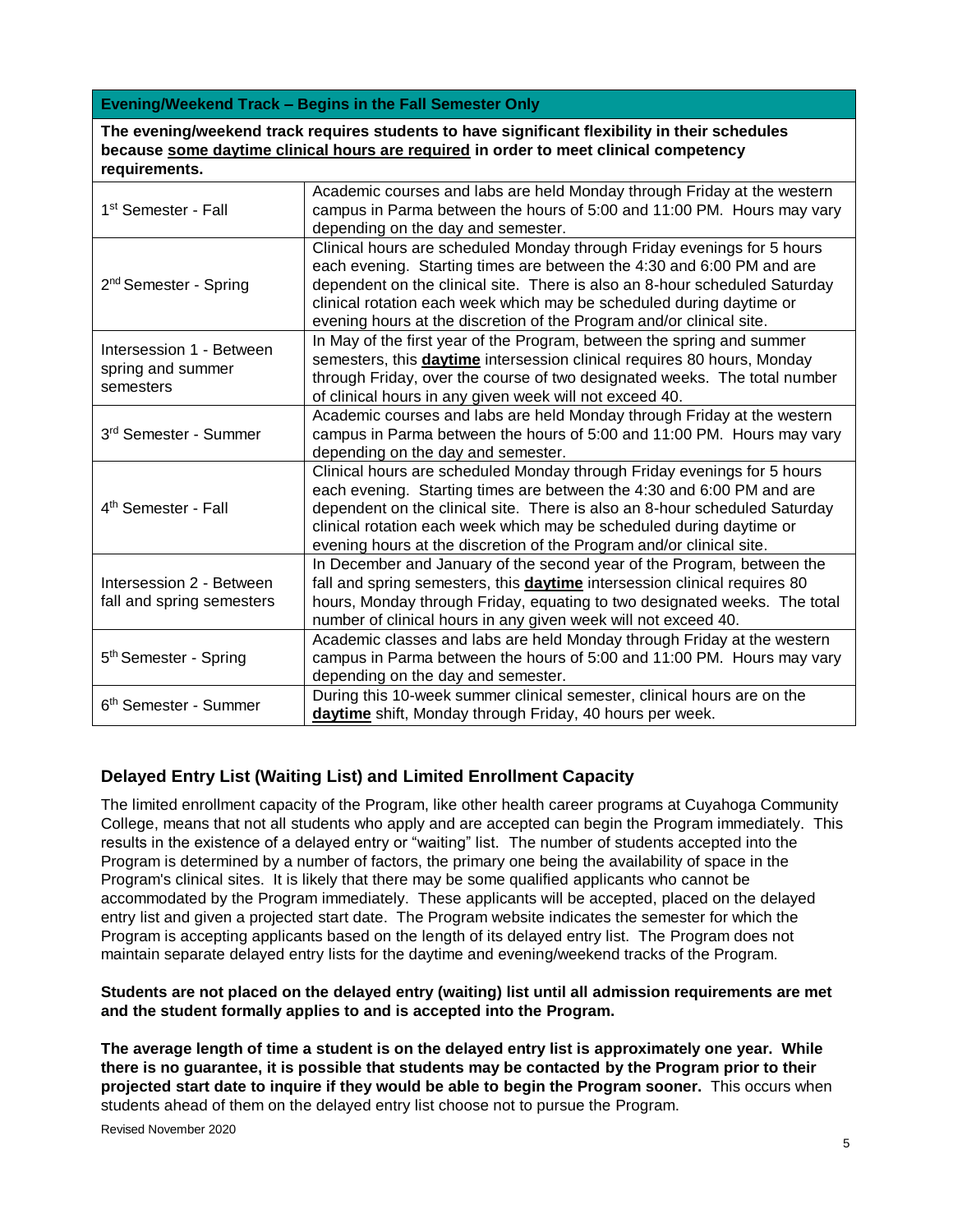Students are contacted in the order in which they were placed on the delayed entry list. While a student may be contacted about an earlier start date, the student is under no obligation to begin the Program earlier than their original projected start date. Additionally, acceptance into radiography academic courses does not guarantee immediate clinical placement due to variables affecting clinical site capacity which are outside the control of the Program.

## **How to Spend Time on the Delayed Entry List (Waiting List) Wisely**

Students on the delayed entry list are encouraged to:

- 1. Complete remaining associate of applied science (AAS) degree requirements. See the College Catalog or meet with a counselor in the Counseling Office for a list of AAS degree requirements. Note that degree requirements may change over time and are determined by the semester in which a student begins the Program. BIO 2200 (Radiobiology) and PHYS 2250 (Radiographic Physics and Quality Control) may NOT be taken prior to beginning the Program; they must be taken concurrently with designated radiography courses in specific semesters.
- 2. Prepare **now** for success in the Program. **Strong note taking, test taking and study skills are essential.** The following are highly recommended:
	- a) GEN-1022, Strategies for Success (3 credits).
	- b) Tri-C students have 24/7 access to Student Lingo, a free, online student success resource. There are nearly 50 brief modules containing excellent success strategies. Some are designed for specific students, such as first-generation college students, recent high school graduates and students with test anxiety. Visit [www.studentlingo.com/tri-c.](http://www.studentlingo.com/tri-c)
	- c) The Counseling Center offers web-based and in-person student success workshops. Visit <https://www.tri-c.edu/counseling-center/student-success-workshops.html> for a schedule of offerings.
- 3. Read *Becoming a Radiologic Technologist* by Jeremy Enfinger, R.T. (R). This short, inexpensive book contains a wealth of advice and information. It is available for loan through the western campus library or for purchase through Amazon.com in hard copy and e-book editions. It is a mustread for prospective radiography students.
- 4. Pursue short-term certificate programs or other experiences that will complement their radiography training and enhance their professional preparation (e.g. Phlebotomy Short-Term Certificate [\[www.tri-c.edu/phlebotomy\]](http://www.tri-c.edu/phlebotomy), the Leadership Certification Program through the Office of Student Life [\[http://www.tri-c.edu/student-life/student-leadership/student-leadership-certificate-program.html\]](http://www.tri-c.edu/student-life/student-leadership/student-leadership-certificate-program.html)). Contact the programs directly for information.
- 5. Obtain volunteer experience in a hospital if they do not already have exposure to the healthcare environment. Contact the hospital's volunteer department directly to explore these opportunities.
- 6. Adjust their employment and personal commitments with the understanding that once they enter the Program, they will be committed to a full-time program (in terms of time commitment) that is significantly more challenging than what they experienced when completing their core courses.
- **7.** Take courses which will apply to a bachelor degree. **If a student receives financial aid, this option should first be discussed with the Office of Financial Aid to determine if/how a student's financial aid award may be affected.**

## **Student Commitment**

**The Program is a very rigorous and comprehensive combination of academic course work, lab practice/competency demonstration and clinical training. Radiography students express that the amount and level of work required in the Program is significantly greater than what was required while taking prerequisite coursework**. Students should keep these points in mind:

Revised November 2020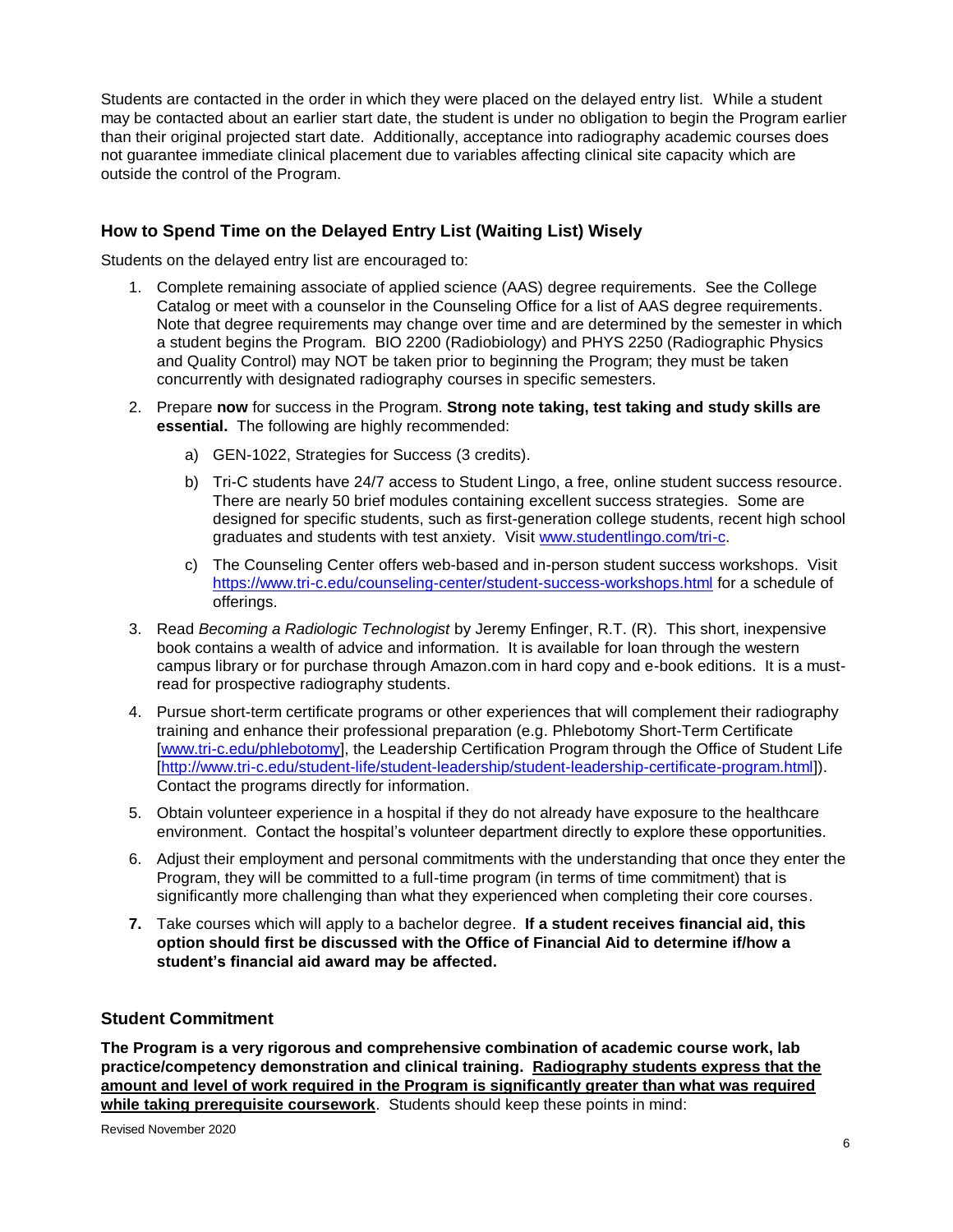1. Students must achieve a minimum of a 'C' grade in all Program coursework. Courses in which a 'D' or 'F' grade is earned may result in Program academic probation and/or dismissal from the Program in accordance with the Program's academic policies. The Program's grading scale is below.

| ℆              | Grade |
|----------------|-------|
| 93 up to 100   |       |
| 85 up to 92.99 | R     |
| 75 up to 84.99 | C.    |
| 70 up to 74.99 | Ð     |
| Below 70       |       |

- 2. The Program's attendance and tardiness requirements for classes, labs and clinicals are stringent and are designed to prepare students for the expectations of healthcare employers. Repeated absences and/or tardiness will result in point deductions that can affect course grades. Excessive absences and/or tardiness can result in suspension and/or dismissal from the program.
- 3. While enrolled in the academic semesters, students are required to attend lectures, labs and additional practice lab sessions. **Regular attendance, study and active participation in all aspects of didactic coursework are critical to the student's retention of information and academic success. A general rule of thumb is that for every hour spent in the classroom or lab, a student should expect to engage in at least two hours of study time. If one's schedule does not permit this level of commitment, it is important to reconsider the feasibility of pursuing the Program.**
- 4. While enrolled in clinical semesters, students are assigned rotations at one of the Program's clinical sites. Students attend clinicals 40 hours per week (33 hours/week for evening/weekend track students); therefore, **full-time employment is strongly discouraged and can significantly impact a student's ability to succeed in the Program**. Employment must be scheduled so as not to interfere with class, lab and clinical hours. **Class, lab and clinical hours will not be adjusted to accommodate a student's employment/personal schedule.** Flexibility in one's schedule is essential and having a strong personal support system is very important.
- 5. The Program requires participation in occasional meetings outside of a student's class/lab/clinical schedule. Examples include orientation sessions and clinical assignment meetings.
- 6. Students must adhere to a Program calendar which is provided at the beginning of the Program. The calendar details each semester including semester begin/end dates, breaks, etc.
- 7. Clinical rotation schedules will be provided to students in advance to allow for planning employment and personal schedules.
- 8. The Program assigns students to clinical sites and cannot guarantee assignment to any particular site. Students must have reliable transportation and must be willing to commute to new or unfamiliar locations. The Program's clinical sites include\*:

Akron General, Akron Akron General Health and Wellness Centers in Bath, Green and Stow Cleveland Clinic, Cleveland Cleveland Clinic Family Health Centers in Beachwood, Independence, Strongsville and Twinsburg Fairview Hospital, Cleveland Marymount Hospital, Garfield Heights Medina Hospital, Medina MetroHealth Medical Center, Cleveland Northern Ohio Medical Specialists – Southwest Orthopaedics, Parma and Middleburg Heights Southwest General Health Center, Middleburg Heights St. Vincent Charity Medical Center, Cleveland University Hospitals Cleveland Medical Center, Cleveland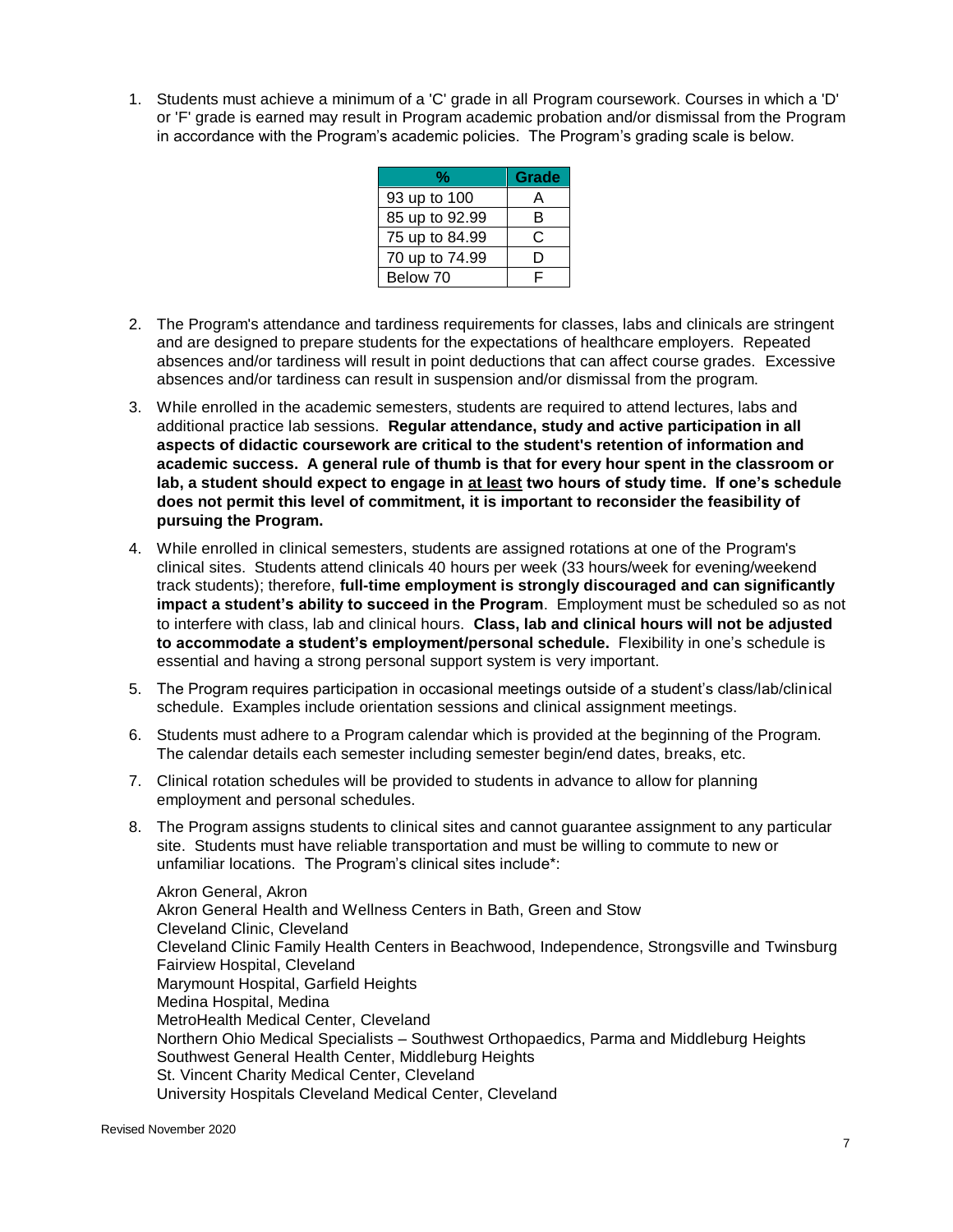University Hospitals Parma Medical Center, Parma

*\*Clinical sites are subject to change.*

- 9. Students must understand that they will be required to engage in direct physical contact with classmates in labs and with patients in the clinical setting. The physical contact is within the scope of practice of a radiographer (e.g. patient transfers, patient positioning for radiographic exams, etc.) and must be done regardless of age, ancestry, color, disability, military status, national origin, race, religion, sex, sexual orientation, gender identity and expression, pregnancy, veteran status and genetic information.
- 10. A student's physical appearance must convey professionalism and competence. The healthcare environment demands certain standards of appearance which may require students to set aside their personal styles and preferences in the lab and clinical setting in order to comply with professional and safety standards. Students will be required to follow the dress code established by the assigned clinical site while in their clinical rotations. The Program's dress code is as follows:
	- a) Tattoos must be covered by the uniform or other acceptable coverings (e.g. arm "sleeves")
	- b) Hair, including facial hair, must be kept clean, odor-free and well-groomed. Long hair (defined as past shirt collar) must be tied back. Hair must be of a "natural" color. "Fashion" colors including but not limited to blue, pink, purple, green, etc. are not permitted.
	- c) Glitter and excessive make-up are prohibited.
	- d) Fingernails must be kept short (1/8 inch or shorter). Nail polish shall be a solid, light, single color in keeping with a professional image. Colors such as blue, orange, green, purple or black are not considered appropriate for creating a professional image. No artificial nails of any sort are permitted; they harbor bacteria and violate hospital infection control policy.
	- e) Shirts worn under scrubs must be of a solid color, preferably white, and must comply with the clinical site's dress code.
	- f) Undergarments must not be visible beneath the uniform.
	- g) Gum chewing is prohibited.
	- h) Visible body piercing, including nose, tongue and mouth piercing, is prohibited.
	- i) Excessive and/or dangling jewelry is prohibited. Earrings should be of the "post" style.
	- j) Perfume, cologne, scented lotions and the odor of cigarette smoke are prohibited.
	- k) Shoes must be solid white. If the clinical site dress code permits another solid color shoe (e.g. black), students may wear that color of shoe. Colored shoelaces are not permitted.
	- l) Mobile communication devices (e.g. cell phones, Apple watches, etc.) must be kept in a locker during clinicals. Students may not carry them on their person.

## **Essential Functions of a Radiography Student**

Below is a list of the essential functions for entrance into and progression through the Program. While not definitive, this list is meant to provide an overview of what is expected of each student. The functions are essential to support the job responsibilities of the radiologic technologist as defined in the American Registry of Radiologic Technologists' Task Inventory for Radiography [\(www.arrt.org\)](http://www.arrt.org/).

The radiography profession requires extensive, direct patient care in a fast-paced, constantly changing clinical environment. Radiography students must be able to handle the physical, psychological and emotional demands of this type of work. Students must possess the following characteristics and abilities in order to be successful in the Program and the profession.

1. Handle the physical, psychological and emotional requirements of a radiography student.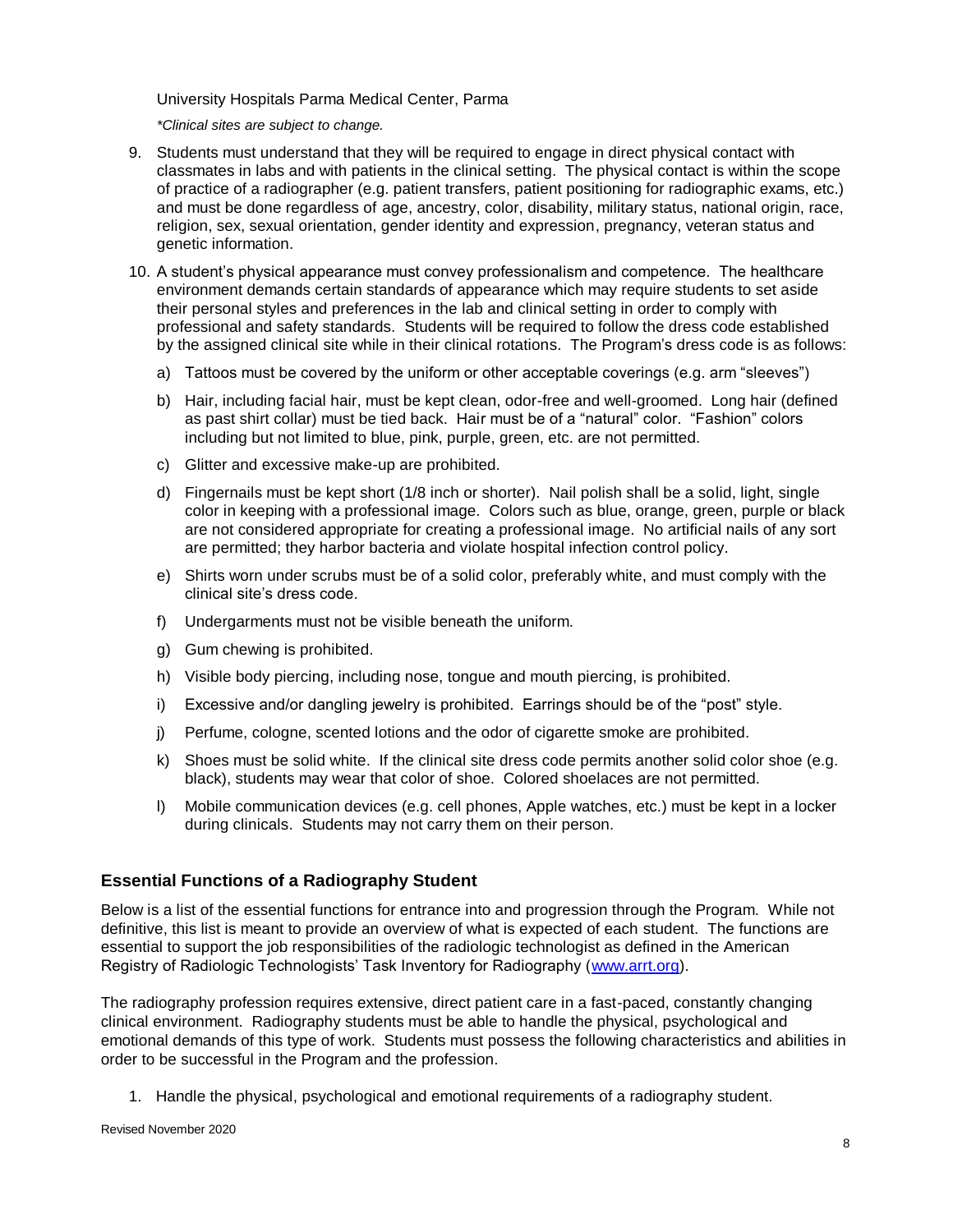- 2. Demonstrate the ability to manipulate radiographic supplies and equipment and adjust the radiographic tube, which is at a height of 76 - 80 inches from the floor.
- 3. Understand and manipulate spatial distances, spatial relationships and alignment/angulation of imaging equipment and patient anatomy.
- 4. Recall and perform radiographic skills in an organized, sequential manner in a timeframe deemed appropriate by the Program based on clinical parameters.
- 5. Lift, carry and manipulate radiographic accessories and up to five imaging receptors which can weigh up to 50 pounds.
- 6. Transfer and skillfully position patients who may weigh in excess of 300 pounds.
- 7. Transport a mobile radiography unit for bedside radiographs.
- 8. Give clear commands at a sufficient volume to the patient who is positioned for the radiograph at a distance 6 to 20 feet from the technologist control area.
- 9. Read and adjust the radiographic control panel, correctly position the patient and observe them from a distance of 6 to 20 feet.
- 10. Hear and respond to a patient from a distance of 6 to 20 feet.
- 11. Must not be highly allergic to substances found in the laboratory and/or clinical environment.
- 12. React rapidly and appropriately in emergency situations.
- 13. Understand and follow verbal and written instructions completely in the academic and clinical settings.
- 14. Demonstrate the capacity for calm and reasoned judgment in the academic and clinical settings.
- 15. Perform in high-stress, life and death situations.
- 16. Demonstrate professionalism, integrity and honesty in all matters.
- 17. Demonstrate effective interpersonal communication.
- 18. Display compassion towards all patients.

## **Student Accessibility Services (SAS)**

The Americans with Disabilities Act (A.D.A.) defines a disability as any mental, physical or learning condition that substantially limits any major life function. The A.D.A. mandates access to higher education for those self-identifying as disabled. Student Accessibility Services (SAS) [\(https://www.tri-c.edu/student](https://www.tri-c.edu/student-accessibility-services/index.html)[accessibility-services/index.html\)](https://www.tri-c.edu/student-accessibility-services/index.html) supports students with disabilities at any Tri-C campus, site, location or online course. Common disability types include learning disabilities, sensory limitations, psychiatric conditions, physical mobility conditions and chronic health issues. All matters related to a person's disability are kept confidential.

To receive services, students must schedule an intake appointment with a SAS advisor and provide documentation of disability. Typical academic disability accommodations include extended time for testing, assistive hardware and software, disability advising, advocacy and referral to appropriate College programs and community agencies.

**Although a student's self-identification as a person with a disability is voluntary, the Program highly encourages students with disabilities to self-identify with SAS. This should be done well in advance of beginning the Program.** Successfully completing Program prerequisites and other college courses without the use of accommodations does not guarantee that they will not be needed in a rigorous health career program. The Program can only accommodate known and documented disabilities following the receipt of an accommodations memo from SAS. Each semester, the student is responsible for providing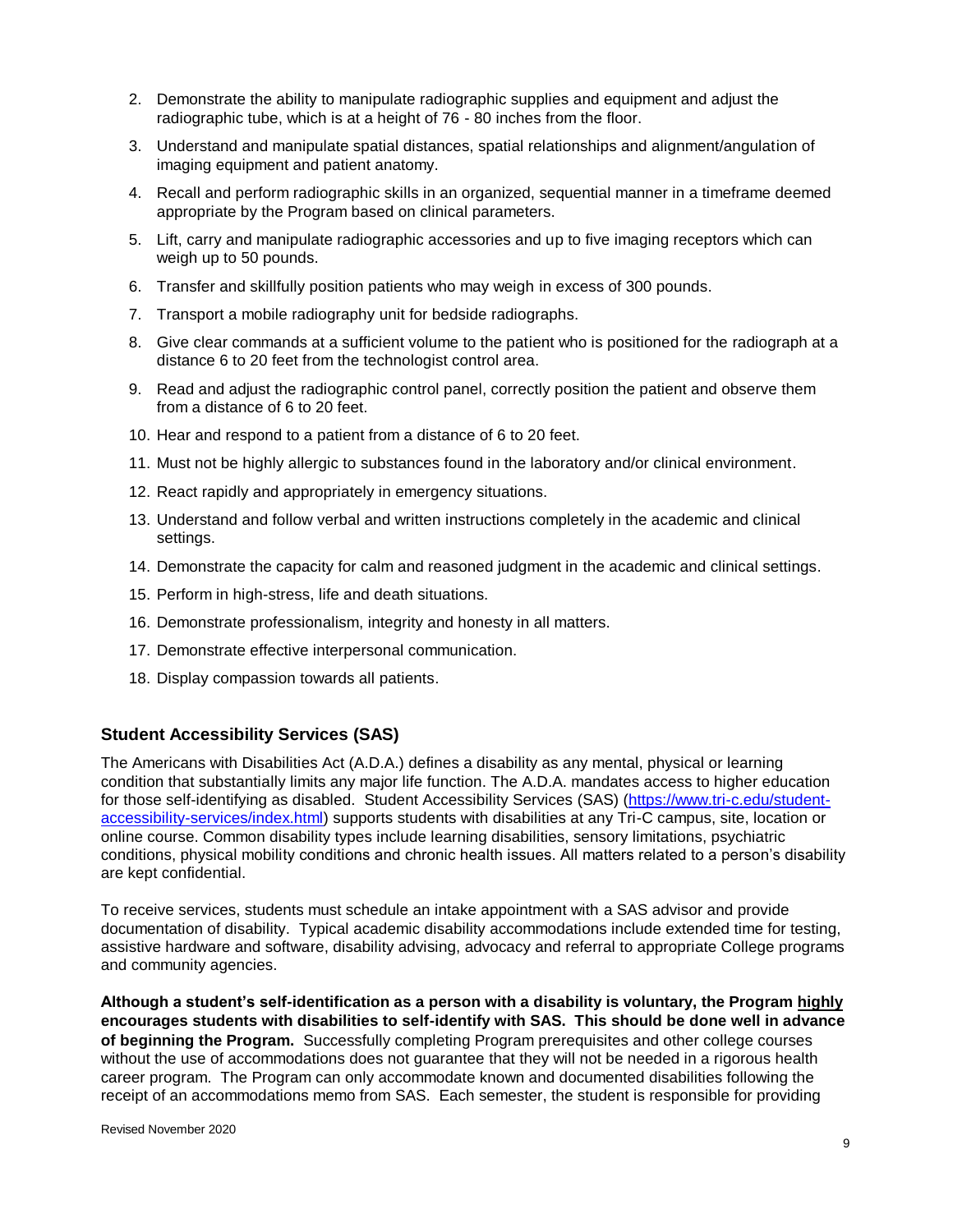Program faculty and the Program Director with the accommodations memo given to the student by SAS. **Note that due to the expediency, safety and/or technical requirements in the lab and/or clinical environment, accommodations afforded in the lecture component of the Program may not be provided in the radiography lab and/or at the clinical site.**

## **Communication Skills**

Communication is the key to conveying competence and professionalism. Excellent verbal and written communication skills are critical for radiographers and prospective radiography students. Professional body language and tone of voice are also very important. The Program is committed to helping students develop these skills from the application phase of the Program through graduation. Professional and thorough business-appropriate communication is expected of students as they fulfill admission requirements, while on the delayed entry (waiting) list and while pursuing the Program.

Radiography applicants and students will be expected to:

- 1. Understand and follow instructions in the academic and clinical settings.
- 2. Demonstrate comfort and confidence in having unscripted, in-person conversations with individuals in the academic and clinical settings.
- 3. Communicate clearly, accurately and concisely when communicating with Program personnel, patients and health care professionals to ensure safe and effective patient care.
- 4. Communicate in a clear, rapid manner in emergency situations.
- 5. Relay information to and receive information from others in an accurate, sensitive and confidential manner.
- 6. Display professionalism by communicating with fellow students and Program, College and clinical officials with maturity, courtesy, patience and thoroughness. This includes but is not limited to inperson interactions, voicemails/telephone calls and email correspondence. This means the following:

## **In-person Interactions**

Professional body language, tone of voice and behaviors are required. Unprofessional behaviors while engaged in in-person interactions include but are not limited to eye-rolling, interrupting others when they are speaking, engaging in inappropriate side conversations during class, promoting rumors/gossip, making accusatory statements without being properly informed, falling asleep in class and improper use of mobile communication devices and social media.

## **Voicemail/Telephone Calls**

When communicating verbally or when leaving a voicemail, students should state their first and last names clearly, provide their Tri-C student number (if they have one), provide specifics as to the reason for their inquiry and leave their phone number so that a Program representative can contact them.

#### Unprofessional voicemail inquiry:

"What do I have to do to get into your radiography program? Can you call me?" *(No name, student number or phone number is provided and the message is not specific. It is difficult to know how to best help this student.)*

#### Professional voicemail inquiry:

"Hello. My name is Mary Smith and while I've looked at the website and read the application packet, I still have some questions. I'm wondering if my courses from another school will transfer and fulfill the program's prerequisite requirements. I already applied to Tri-C and had my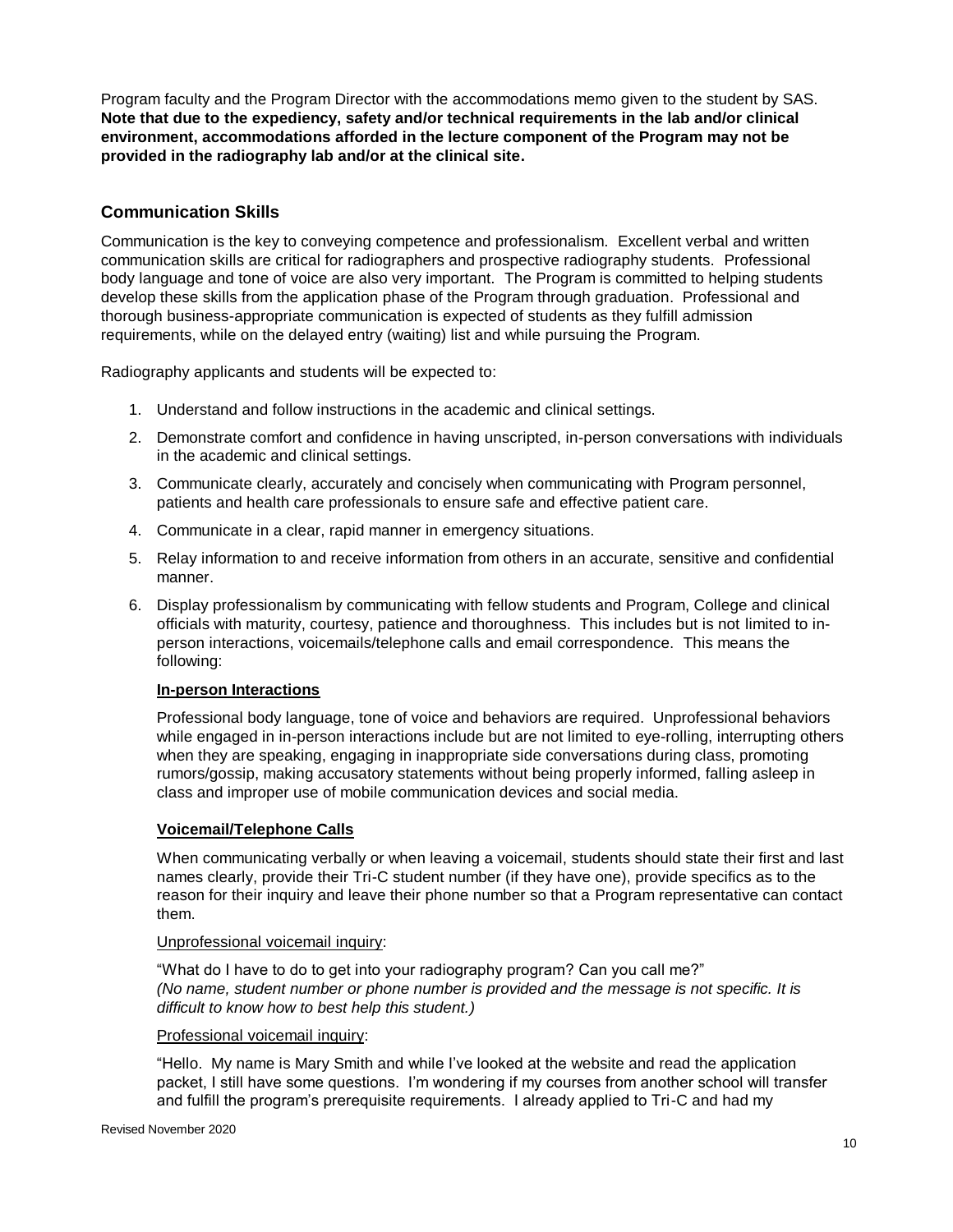transcripts sent from my other school. Would you please call me? My S# is S11111111 and my phone number is (555) 555-5555. Thank you."

*(This enables a Program representative to look up Mary's record and provide her with specific answers when returning her call. She leaves a very good impression of being an organized, resourceful and articulate student.)*

#### **Email Correspondence**

When communicating via email, students should use complete sentences with proper spelling, capitalization, grammar and punctuation. Slang (informal speech), abbreviations and texting should be avoided. They should convey their message in a mature, professional manner and provide the recipient with their contact information to include their full name, student number and phone number. They should also include a subject in the "subject" line, appropriately address the recipient and write a detailed message.

#### Unprofessional email:

Subject line: Hey! Body of email: "what do I ned 4 ur radography prgam" *(Subject is too casual for professional communication, no name or phone number is provided, contains misspellings and message is very poorly written.)*

#### Professional email:

Subject line: Radiography Program Requirements Body of email: Hello Ms. Gildone, I am taking prerequisites for the radiography program and heard from another student that I need a background check to get into the program. Can you tell me more about the background check and when I should get that done?

Thank you, Sam Jones (S11111111) (216) 555-5555 *(The specificity of Sam's questions enables a Program representative to respond directly to his question.)*

## **Semester Sequence**

The following two pages detail the courses required for the 64-credit Associate of Applied Science Degree in Radiography.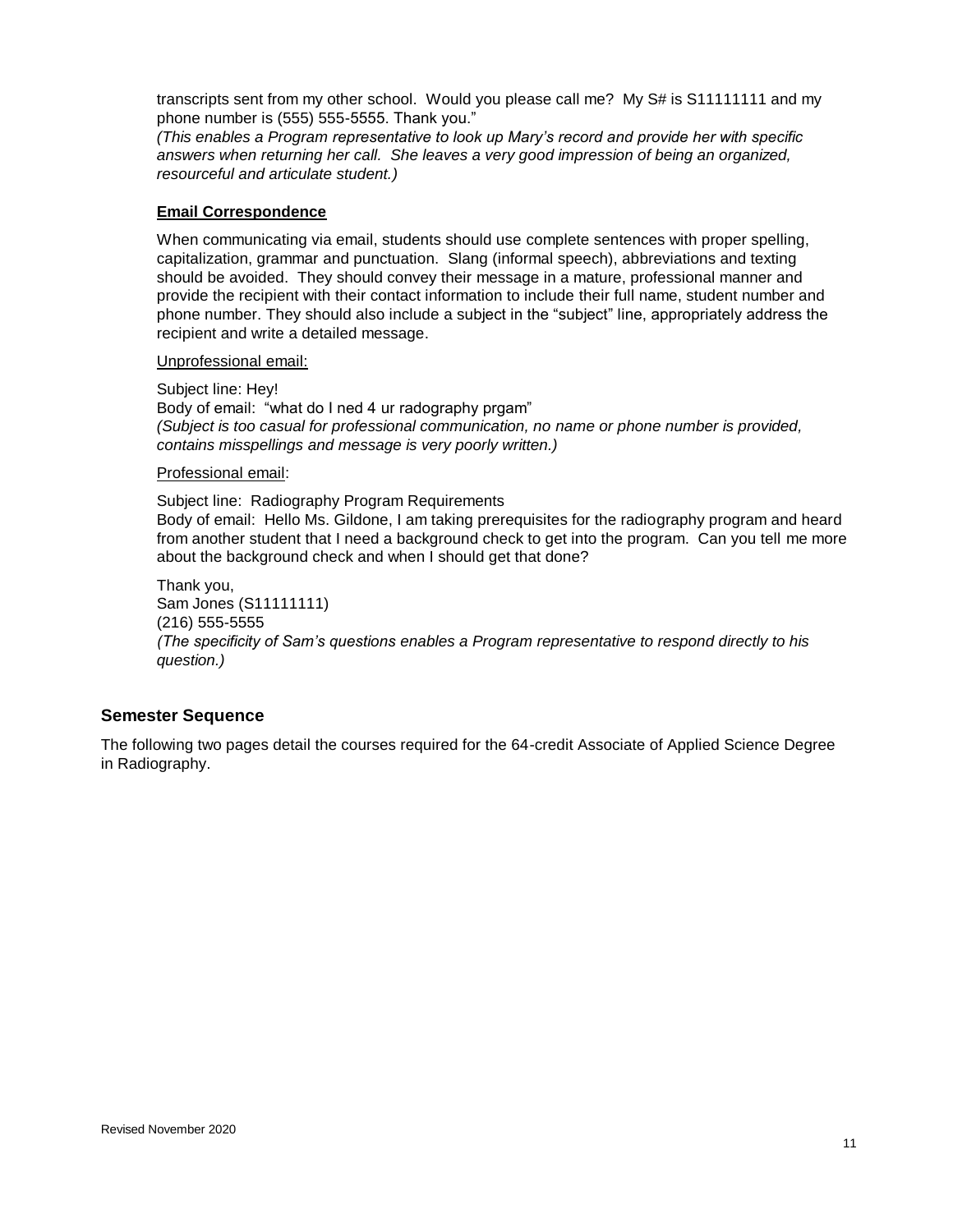# Suggested Semester Sequence

|                                            | PROGRAM ADMISSIONS REQUIREMENTS SEMESTER                                                     | <b>CREDIT HOURS</b> |
|--------------------------------------------|----------------------------------------------------------------------------------------------|---------------------|
| BIO-1221                                   | Anatomy and Physiology for Diagnostic Medical Imaging 1                                      | 4                   |
| <b>DMS-1351</b>                            | <b>Patient Care Skills</b>                                                                   | 1                   |
| MA-1020                                    | <b>Medical Terminology I</b>                                                                 | 3                   |
| <b>MATH-1240</b>                           | Contemporary Mathematics (or higher) 2                                                       | 3                   |
| Select one of the following:               |                                                                                              | 3                   |
| <b>ENG-1010</b>                            | <b>College Composition I</b>                                                                 |                     |
| <b>ENG-101H</b>                            | Honors College Composition I                                                                 |                     |
| Select one of the following:               |                                                                                              | 3                   |
| PSY-1010                                   | General Psychology                                                                           |                     |
| <b>PSY-101H</b>                            | <b>Honors General Psychology</b>                                                             |                     |
|                                            | <b>Credit Hours</b>                                                                          | 17                  |
| <b>FIRST SEMESTER</b>                      |                                                                                              |                     |
| <b>BIO-2200</b>                            | Radiobiology                                                                                 | 2                   |
| RADT-1300                                  | <b>Fundamentals of Radiography</b>                                                           | 4                   |
| <b>RADT-1400</b>                           | <b>Radiographic Positioning</b>                                                              | 3                   |
|                                            | <b>Credit Hours</b>                                                                          | 9                   |
| <b>SECOND SEMESTER</b>                     |                                                                                              |                     |
| Select one of the following:               |                                                                                              |                     |
| RADT-1911                                  | Clinical Radiography I (Option A (7 credit hours)) 3                                         |                     |
| <b>RADT-191S</b>                           | Clinical Radiography I (Option B (5 credit hours)) 3                                         |                     |
| <b>RADT-191A</b><br>& RADT-191B            | <b>Clinical Radiography I-A</b><br>and Clinical Radiography I- B (Option C (7 credit hours)) |                     |
|                                            | <b>Credit Hours</b>                                                                          | 0                   |
| <b>SUMMER SESSION</b>                      |                                                                                              |                     |
| <b>RADT-1351</b>                           | Image Acquisition and Evaluation                                                             | 3                   |
| RADT-1410                                  | Intermediate Radiographic Positioning                                                        | 3                   |
| <b>RADT-2401</b>                           | <b>Imaging Systems</b>                                                                       | 2                   |
| Select one of the following:               |                                                                                              | 3                   |
| <b>ENG-1020</b>                            | <b>College Composition II</b>                                                                |                     |
| <b>ENG-102H</b>                            | Honors College Composition II                                                                |                     |
|                                            | <b>Credit Hours</b>                                                                          | 11                  |
| <b>THIRD SEMESTER</b>                      |                                                                                              |                     |
| Select one of the following:               |                                                                                              |                     |
| RADT-2911                                  | Clinical Radiography II (Option A (7 credit hours))                                          |                     |
| <b>RADT-291S</b>                           | Clinical Radiography II (Option B (7 credit hours))                                          |                     |
| <b>RADT-291A</b><br><b>&amp; RADT-291B</b> | Clinical Radiography II-A<br>and Clinical Radiography II-B (Option C (7 credit hours))       |                     |
|                                            | <b>Credit Hours</b>                                                                          | 0                   |
| <b>FOURTH SEMESTER</b>                     |                                                                                              |                     |
| <b>PHYS-2250</b>                           | Radiographic Physics and Quality Control                                                     | 4                   |
| <b>RADT-2350</b>                           | Radiographic Pathology                                                                       | 3                   |
| <b>RADT-2362</b>                           | Interventional Radiography and Pharmacology                                                  | 1                   |
|                                            | <b>Credit Hours</b>                                                                          | 8                   |
| <b>SUMMER COMPLETION</b>                   |                                                                                              |                     |
| Select one of the following:               |                                                                                              |                     |
| <b>RADT-2921</b>                           | Clinical Radiography III (Option A (5 credit hours))                                         |                     |
| <b>RADT-292S</b>                           | Clinical Radiography III (Option B (7 credit hours))                                         |                     |
| <b>RADT-2921</b>                           | Clinical Radiography III (Option C (5 credit hours))                                         |                     |
|                                            | <b>Credit Hours</b>                                                                          | 0                   |
|                                            | <b>Total Credit Hours</b>                                                                    | 45                  |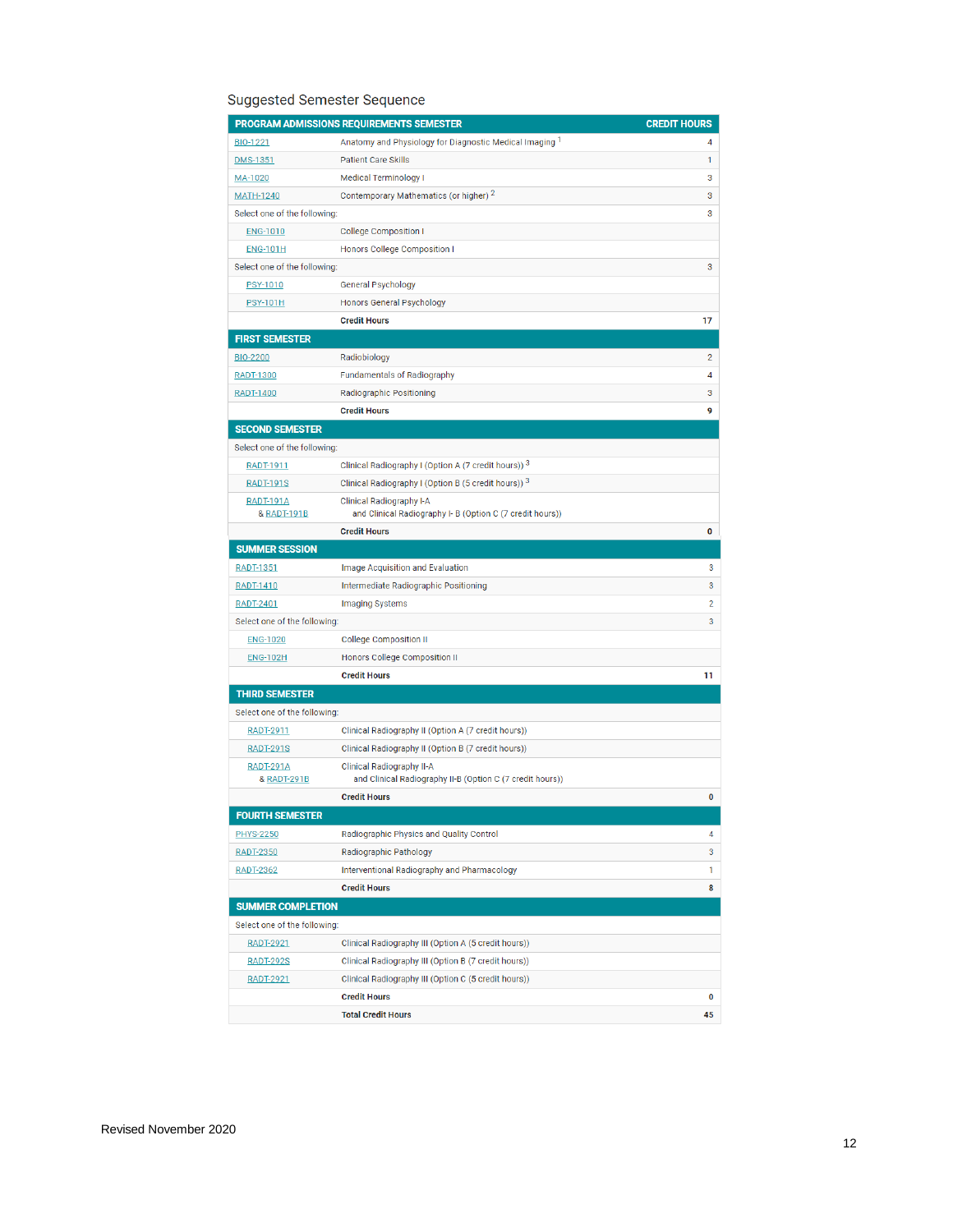This page is a continuation of the Suggested Semester Sequence and explains the three clinical options. Students are assigned a clinical option based on when they begin the Program (fall or spring semester) and on their Program track (daytime or evening/weekend).

- <sup>1</sup> BIO-2331 Anatomy and Physiology I and BIO-2341 Anatomy and Physiology II together will be accepted in place of BIO-1221 Anatomy and Physiology for Diagnostic Medical Imaging.
- <sup>2</sup> MATH-1200 and MATH-1280 completed prior to Fall 2016 and MATH-1270 completed prior to Summer 2017 will meet Tri-C's math requirements for graduation only through Summer 2021. Students applying to the program at this time will graduate after Summer 2021 so they must complete MATH-1240 or a higher level math course (e.g. MATH-1410, MATH-1530, etc.) which will meet the math requirement for graduation after Summer 2021.
- 3 Students beginning program in fall semester (daytime track) must take RADT-1911 Clinical Radiography I, RADT-2911 Clinical Radiography II and RADT-2921 Clinical Radiography III. Students beginning in spring semester (daytime track) must take RADT-1918 Clinical Radiography I, RADT-2918 Clinical Radiography II and RADT-2928 Clinical Radiography III. Students beginning in the fall semester (evening/weekend track) may take modular courses RADT-191A and RADT-191B in place of RADT-1911 and must take RADT-291A, RADT-291B, and RADT-2921. RADT-191A & RADT-191B are accepted in place of RADT-1911; RADT-291A & RADT-291B are accepted in place of RADT-2911.

#### **OPTIONS**

#### (A) Fall Start - Daytime Track

Students beginning the program in a fall semester (daytime track) will complete the following clinical courses: RADT-1911 Clinical Radiography I, RADT-2911 Clinical Radiography II and RADT-2921 Clinical Radiography III.

| <b>Total Credit Hours</b>  |                                 | 64 |
|----------------------------|---------------------------------|----|
| Additional program courses |                                 | 45 |
| <b>RADT-2921</b>           | <b>Clinical Radiography III</b> | 5  |
| <b>RADT-2911</b>           | <b>Clinical Radiography II</b>  |    |
| RADT-1911                  | <b>Clinical Radiography I</b>   |    |

#### (B) Spring Start - Daytime Track

Students beginning the program in a spring semester (daytime track) will complete the following clinical courses: RADT-191S Clinical Radiography I, RADT-291S Clinical Radiography II and RADT-292S Clinical Radiography III

| <b>RADT-191S</b>           | <b>Clinical Radiography I</b>   | 5  |
|----------------------------|---------------------------------|----|
| <b>RADT-291S</b>           | <b>Clinical Radiography II</b>  |    |
| <b>RADT-292S</b>           | <b>Clinical Radiography III</b> |    |
| Additional program courses |                                 | 45 |
| <b>Total Credit Hours</b>  |                                 | 64 |

#### (C) Fall Start - Evening/Weekend Track

Students beginning the program in a fall semester (evening/weekend track) will complete the following clinical courses: RADT-1911 Clinical Radiography I or RADT-191A Clinical Radiography I-A and RADT-191B Clinical Radiography I- B; RADT-291A Clinical Radiography II-A and RADT-291B Clinical Radiography II-B; and RADT-2921 Clinical Radiography III.

| <b>RADT-191A</b><br>& RADT-191B | Clinical Radiography I-A<br>and Clinical Radiography I-B          |    |   |
|---------------------------------|-------------------------------------------------------------------|----|---|
| <b>RADT-291A</b><br>& RADT-291B | <b>Clinical Radiography II-A</b><br>and Clinical Radiography II-B |    |   |
| <b>RADT-2921</b>                | <b>Clinical Radiography III</b>                                   |    | 5 |
| Additional program courses      |                                                                   | 45 |   |
| <b>Total Credit Hours</b>       |                                                                   | 64 |   |
|                                 |                                                                   |    |   |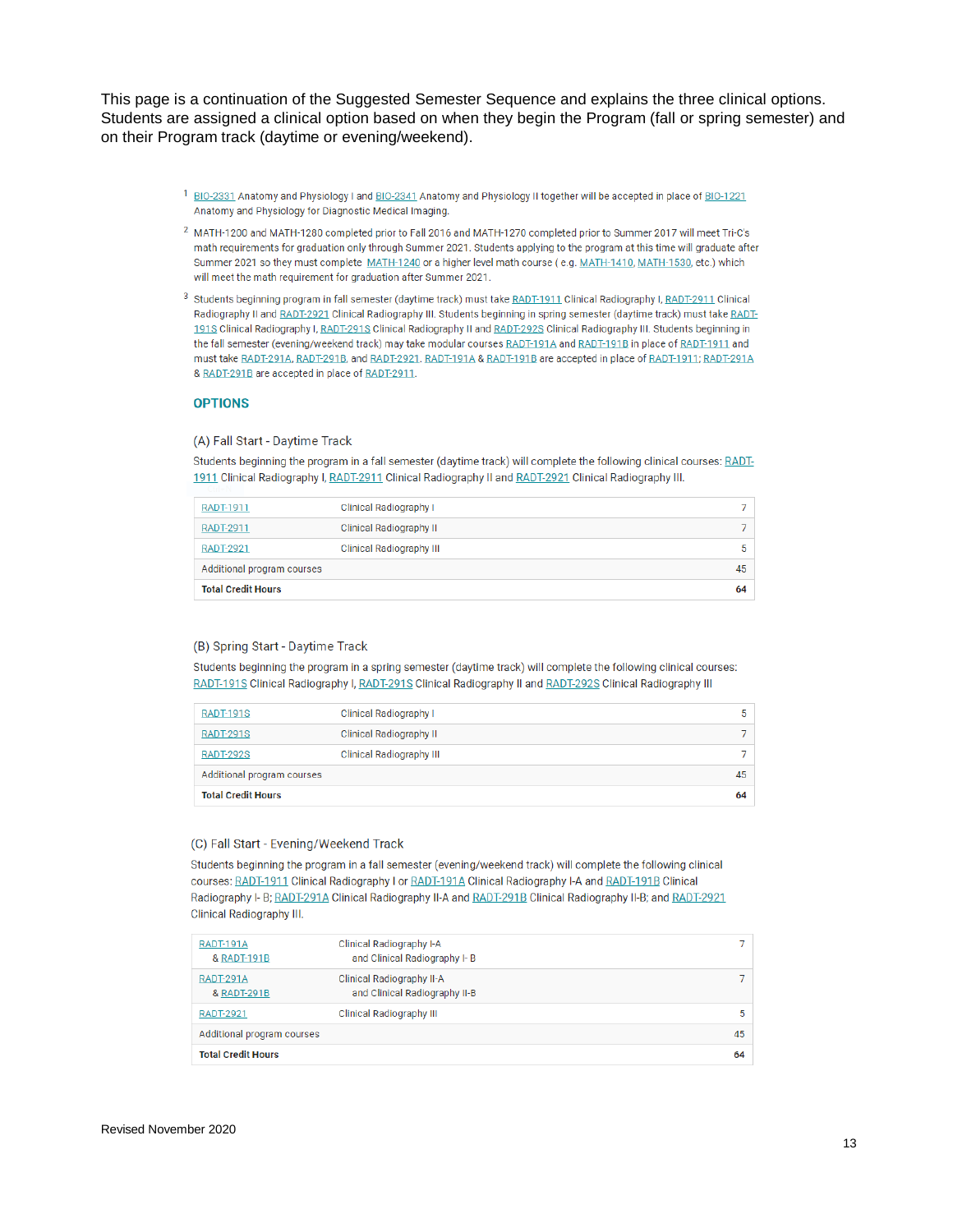## **Additional Program Requirements**

The Program requires students to complete the following additional requirements to maintain compliance with external agency and certification standards. It is important that applicants be aware of these additional requirements prior to applying to the Program.

**These should NOT be completed at the same time as the Health Careers Application, but will be required later in the admission process or following admission to the Program. The Program will inform students when they should obtain these requirements as many have time limitations. Completing them too early may necessitate having to repeat them and incur additional costs.** 

#### 1. Basic Cardiac Life Support Certification for Health Care Provider

Evidence of current certification in Basic Cardiac Life Support for health care providers through the American Heart Association will be required prior to receiving a clinical assignment. Students will be asked to verify certification by submitting a photocopy of both sides of their CPR card prior to clinical assignment. Certification must be maintained throughout the Program.

2. Compliance with Health Requirements

The work of a radiographer frequently deals with life and death situations and places students in direct contact with patients. Health requirements mandate that the student submit evidence of good health through a physical examination and titers or immunizations after admission to the Program but prior to clinical assignment. A student can be dismissed from the Program if significant limiting health conditions are present or arise which prevent the student from performing the normal functions of a student radiographer and/or constitute a hazard to the health or safety of patients, fellow students and/or College/hospital personnel. All students must carry health insurance during clinical semesters. More information about these requirements can be found at [https://www.tri-c.edu/programs/health-careers/.](https://www.tri-c.edu/programs/health-careers/)

3. Background Check

All health career students are required to complete a background check that includes finger printing and a court search. The background check must be completed and approved by the College prior to beginning the Program. Students are responsible for any and all costs incurred. Additional information about background checks can be found at

[http://www.tri-c.edu/programs/healthcareers/Pages/BackgroundCheckInformation.aspx.](http://www.tri-c.edu/programs/healthcareers/Pages/BackgroundCheckInformation.aspx)

a) Background Checks, Clinical Placement and American Registry of Radiologic Technologists (ARRT) Certification

It is very important that applicants understand that the College's determination of acceptable background check results for the purposes of the educational program **does not guarantee** a similar determination by other entities (i.e. clinical sites, professional certifying organizations [i.e. American Registry of Radiologic Technologists] and/or future employers). Students with a history of prior conviction should be prepared and will be required to comply with the requirements of clinical and accrediting agencies throughout the course of their educational program and career.

Individuals who have been convicted of, pleaded guilty to, or pled *nolo contendere* to a crime may not be eligible to take the ARRT certification examination, according to the ARRT's Code of Ethics. **Prior to applying to the Radiography Program**, prospective applicants who may be impacted by this are highly encouraged to contact the ARRT by calling (651) 687-0048, extension 8580 and/or visiting [https://www.arrt.org/pages/earn-arrt-credentials/initial](https://www.arrt.org/pages/earn-arrt-credentials/initial-requirements/ethics/ethics-review-preapplication)[requirements/ethics/ethics-review-preapplication.](https://www.arrt.org/pages/earn-arrt-credentials/initial-requirements/ethics/ethics-review-preapplication) **Students with prior offenses are encouraged to complete the ARRT Ethics Review Pre-application Process prior to beginning the Program.**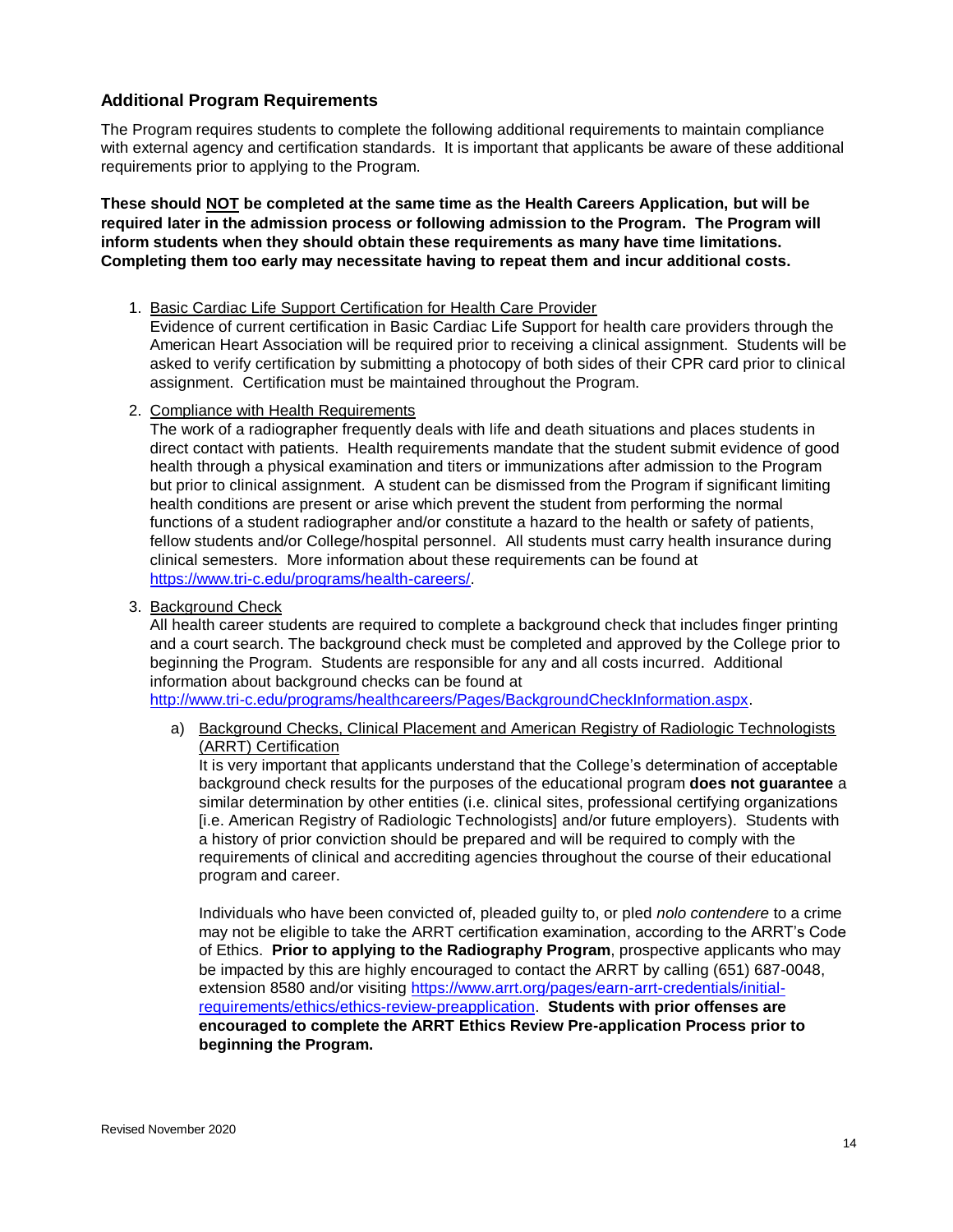b) Drug Testing and Nicotine Use

Some clinical sites require mandatory drug testing. Students are responsible for the cost of testing. A positive result on the test will delay or prevent a student from beginning a clinical rotation. All of the Program's clinical sites are non-smoking environments and many will not hire individuals who test positive for nicotine. Students who pursue health career programs should be mindful of their lifestyle choices because they may impact clinical training opportunities and future employment prospects.

# **Program Costs**

Student tuition rates are published on the College's website at [http://www.tri-c.edu/paying-for](http://www.tri-c.edu/paying-for-college/tuition-and-fees)[college/tuition-and-fees.](http://www.tri-c.edu/paying-for-college/tuition-and-fees) Other expenses which the student radiographer should be aware of include, but are not limited to:

| Background check                            | Medical liability insurance                                      |  |
|---------------------------------------------|------------------------------------------------------------------|--|
| Lab and clinical fees ("supplemental fees") | Uniforms and shoes                                               |  |
| Physical examination                        | Transportation for clinical experiences                          |  |
| Titers and immunizations                    | Parking at clinical facilities                                   |  |
| <b>CPR</b> certification                    | Registration fee for certification examination                   |  |
| Health insurance                            | State of Ohio licensure fee                                      |  |
| Drug testing                                | Miscellaneous expenses (e.g. name badge, image<br>markers, etc.) |  |

Below is an estimate of expenses. Students should plan accordingly so that they are able to address these expenses when they arise. An inability to do so can impact a student's ability to complete Program and professional requirements.

| <b>Radiography Program Expenses*</b>   |                  |                      |                     |  |
|----------------------------------------|------------------|----------------------|---------------------|--|
|                                        | <b>In-County</b> | <b>Out-of County</b> | <b>Out-of-State</b> |  |
| Tuition                                | 8,000.00         | 10,000.00            | 18,000.00           |  |
| Lab and Clinical Fees                  | 920.00           | 920.00               | 920.00              |  |
| <b>Textbooks &amp; Supplies</b>        | 1,400.00         | 1,400.00             | 1,400.00            |  |
| Parking                                | 260.00           | 260.00               | 260.00              |  |
| Uniform (shoes, lab coat & scrubs)     | 300.00           | 300.00               | 300.00              |  |
| <b>Liability Insurance</b>             | 30.00            | 30.00                | 30.00               |  |
| National Registry Examination Fee      | 200.00           | 200.00               | 200.00              |  |
| State of Ohio Licensure Fee            | 65.00            | 65.00                | 65.00               |  |
| <b>Background Check Screening</b>      | 120.00           | 120.00               | 120.00              |  |
| Drug Testing                           | 50.00            | 50.00                | 50.00               |  |
| <b>Total Estimated Cost of Program</b> | \$11,345.00      | \$13,345.00          | \$21,345.00         |  |

*\* Fees and expenses are estimated and subject to change at any time.*

## **Admission Requirements and Processes**

Applicants must complete all of the following admission requirements. **Applications will be processed once all requirements have been met.** 

1. College Admission

If an applicant has not previously attended Cuyahoga Community College, he/she must submit a completed Application for Admission, an official high school transcript or official General Education Development (GED) certificate and official transcripts from all colleges and universities attended.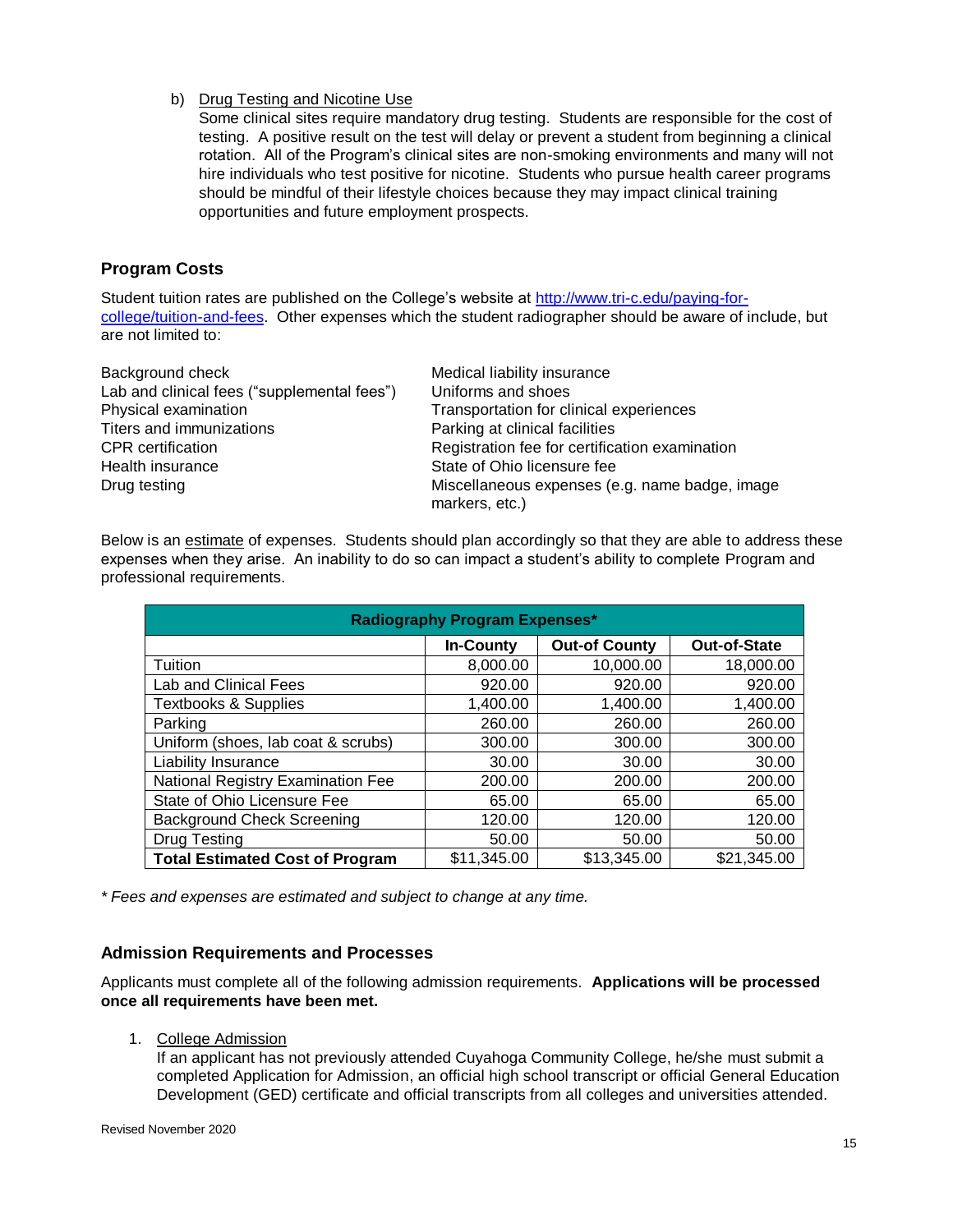If a Cuyahoga Community College student has not enrolled in classes for three consecutive semesters, they must reapply to the college to reactivate their record. Upon receipt and approval of the application, a letter/email will be sent indicating admission to Cuyahoga Community College as a general admission student. Admission to the college does **not** admit a student into restricted programs like the radiography program. To apply or reapply to the College, visit [https://www.tri](https://www.tri-c.edu/get-started/index.html)[c.edu/get-started/index.html.](https://www.tri-c.edu/get-started/index.html)

Applicants who are full-time students at Cuyahoga Community College do not need to submit another application for admission to the College nor do they need to resubmit any transcripts that were previously submitted to the College. However, transcripts that reflect coursework taken elsewhere following admission to Cuyahoga Community College should be submitted.

Part-time students should submit their high school transcript/GED certificate along with all other official transcripts from colleges and universities they have attended (if they had not done so previously) to the Office of the Registrar (see address below). It is not necessary to reapply for admission to the College.

2. High School Transcript/GED Certificate

All Program applicants must be graduates of an accredited high school in the United States or have successfully obtained a GED certificate. The official high school transcript or GED certificate should be sent directly to the Office of the Registrar (see address below).

3. College Transcripts for General Admission

Cuyahoga Community College must have official transcripts from **all** schools, colleges and universities attended sent **directly** to the Office of the Registrar:

> Office of the Registrar Cuyahoga Community College P.O. Box 5966 Cleveland, Ohio 44101-0966

Allow a minimum of 6 to 8 weeks for transcript evaluation. Applicants will receive an email from the College notifying them when the evaluation of their transfer credit has been completed.

Foreign transcripts should be submitted early for evaluation and translation. Contact the Enrollment Center for specific guidelines for the evaluation of foreign transcripts. The Enrollment Center can be contacted at (800) 954-8742 or by visiting [http://www.tri-c.edu/enrollment-center.](http://www.tri-c.edu/enrollment-center)

Applicants do not need to resubmit an official high school transcript, GED certificate and college/university transcripts if they were previously sent to and formally evaluated by the College and their receipt can be verified by the Health Careers Enrollment Center.

## 4. Academic Requirements

- a) High school graduate or successful completion of GED equivalency.
- b) Overall GPA of 2.0 or higher.
- c) Completion of core (prerequisite) courses with core GPA of 2.50 or higher. A prerequisite GPA can be calculated by using the Back to College GPA Calculator at [http://www.back2college.com/gpa.htm.](http://www.back2college.com/gpa.htm) **Core courses may be repeated only once to improve a grade below a "C."** Core courses include:
	- **BIO 1221 Anatomy & Physiology for Diagnostic Medical Imaging** or transfer equivalent. BIO 2331 AND BIO 2341 will be accepted as a substitute for BIO 1221.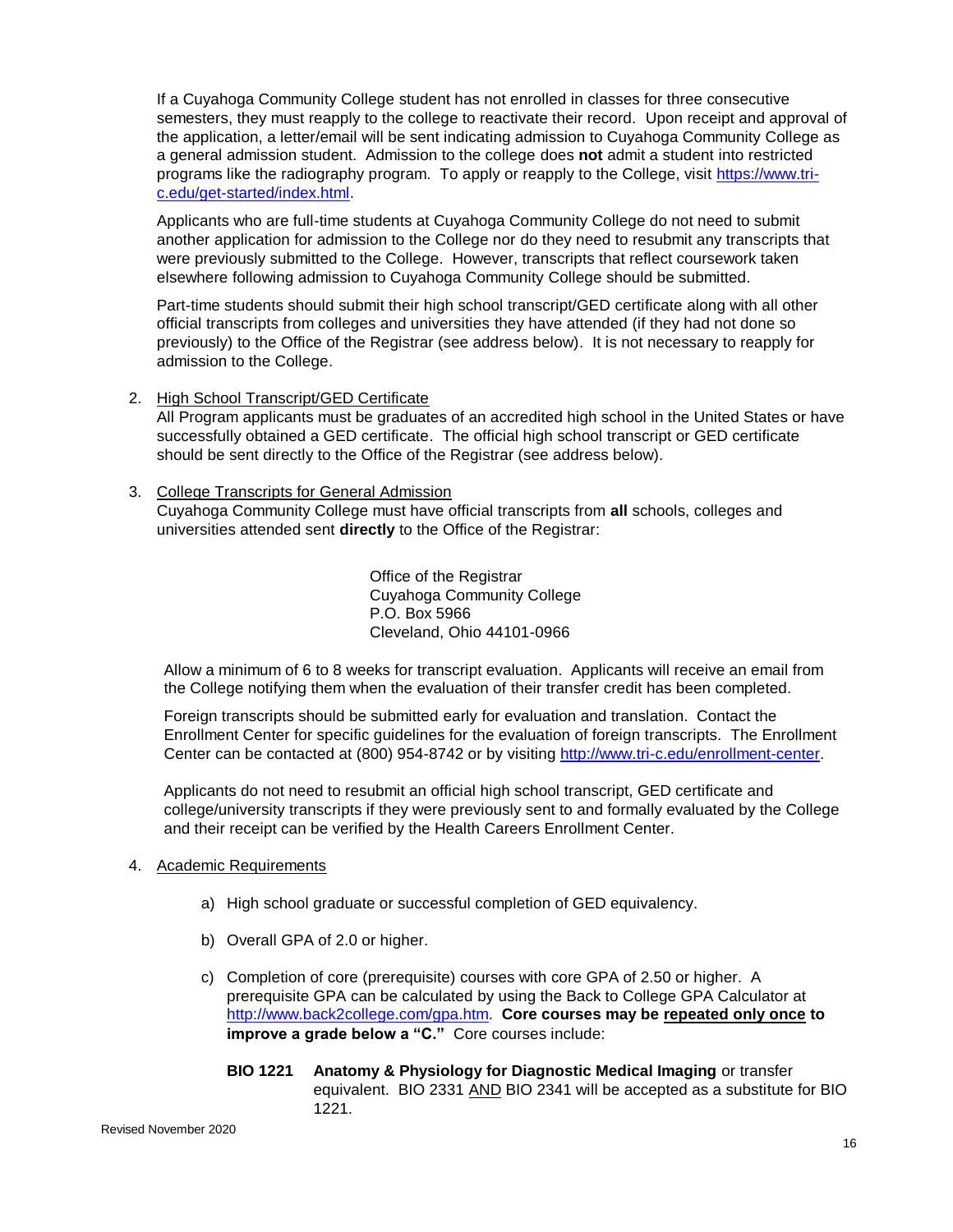Grade(s) of "C" or better.

- **DMS 1351 Patient Care Skills** or transfer equivalent. Grade of "C" or better. Note that this course cannot be waived by possession of a medical credential or work experience (e.g. STNA, medical assistant, etc.)
- **ENG 1010 College Composition I** or transfer equivalent. Grade of "C" or better.
- **MA 1020 Medical Terminology I** or transfer equivalent. Grade of "C" or better.
- **MATH 1240<sup>1</sup> Contemporary Mathematics** (or higher) or transfer equivalent. Grade of "C" or better.
- **PSY 1010 General Psychology** or transfer equivalent. Grade of "C" or better

*<sup>1</sup>MATH-1200 and MATH-1280 completed prior to Fall 2016 and MATH-1270 completed prior to Summer 2017 will meet Tri-C's math requirements for graduation only through Summer 2021. Students currently applying to the Program will graduate after Summer 2021 so they must complete MATH-1240 or a higher level math course (e.g. MATH-1410, MATH-1530, etc.) which will meet the math requirement for graduation after Summer 2021.*

Courses used as core courses for the health career and nursing programs must have a traditional letter grade. The pass/no pass option for core courses will not be accepted by the health career and nursing programs.

There is no time limit on core courses. However, applicants are advised that they will be held accountable for the content of core courses when they begin the Program. Applicants are strongly advised to review math and skeletal anatomy prior to beginning the Program.

5. Health Careers Program Application

In order to be considered for acceptance into the Program, applicants are required to complete the Health Careers Program Application which can be accessed from the Program website [\(www.tri](http://www.tri-c.edu/radiography)[c.edu/radiography\)](http://www.tri-c.edu/radiography). Click on "Apply to Health Careers." **This application should NOT be submitted until a student is in the final semester of taking prerequisite (core) courses.**  Follow the submission instructions on the application. If you meet the Program's admission requirements, the Health Careers Enrollment Center will forward your application to the Program.

6. Age Requirement

A student must be 18 years of age in order to begin the Program. Students who have completed Program admission requirements but who are younger than 18 may apply and can be accepted and placed on the Program's delayed entry list, but they will not be permitted to begin the Program until they turn 18. This age requirement is due to rules and regulations surrounding the use of ionizing radiation in the College's radiography lab and clinical sites.

7. Mandatory Program Information Session

Students are required to attend a Radiography Program Information Session prior to entering the Program. Attendance at an information session does NOT need to be completed prior to applying but must be completed prior to Program entry. Sessions are held each semester and are posted on the Program's webpage [\(www.tri-c.edu/radiography\)](http://www.tri-c.edu/radiography). Students are encouraged to bring a support person (e.g. parent, friend, spouse, partner, etc.). **Students must arrive on time, sign in to document their attendance and attend the entire session. Students who do not arrive on time or leave early will be required to attend another session. NOTE: This requirement has been**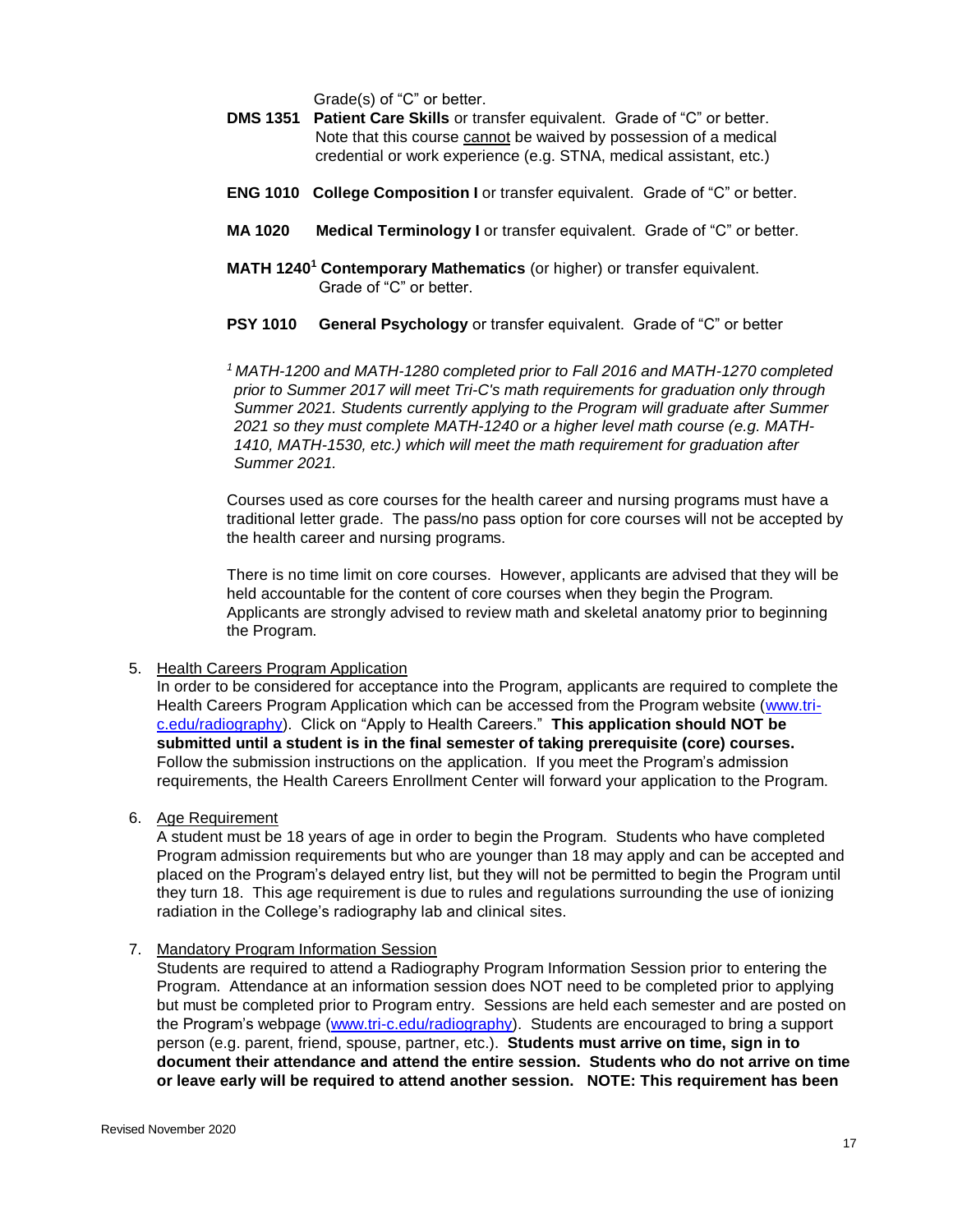#### **modified due to COIVD-19 restrictions. Visit [www.tri-c.edu/radiography](http://www.tri-c.edu/radiography) regularly for COVID-19 updates.**

Sessions are designed to help students prepare for success in the Program. Students with an interest in health careers but are uncertain which one is right for them are welcome to attend. During the session, students will learn important information about the Program, hear from current students and/or recent graduates and tour the radiography lab.

## **Frequently Asked Questions**

#### *What is a radiographer?*

A radiographer, or radiologic technologist, is a healthcare professional who provides an essential service for the diagnosis and treatment of injury and disease. A radiographer administers radiation in the form of xrays to create images (radiographs) of the human body for use in diagnosing medical conditions.

Responsibilities of the radiographer include adjusting equipment to the correct settings for each radiographic procedure, positioning the patient, manipulating equipment for proper imaging and providing patient care and radiation protection. Radiation, when used by uneducated persons, can be dangerous to the patient and the user. The trained radiographer understands radiation principles and knows how to safely produce quality diagnostic examinations while protecting both the patient and the radiographer. In carrying out these responsibilities, the radiographer must apply knowledge of physics, anatomy and physiology, patient care and other related radiographic principles which are included in the Program curriculum. The clinical environment for radiographers and radiography students includes intensive care units, surgical suites and settings in which they must work safely in the presence of bodily fluids and contagious diseases.

Individuals interested in a career as a radiographer need a strong science and math background. They must be compassionate, have a genuine interest in working with people, possess excellent communication skills and be able to adapt to a variety of situations. They must act with professionalism, organization, accuracy and discernment. They must be able to apply the knowledge and skills learned in the classroom and lab to the unpredictable and ever-changing hospital environment.

#### *What employment and career opportunities are available?*

Radiographers can find a wide market for their skills. Opportunities for employment are available throughout the country. Graduates may work in hospitals, clinics, surgical centers and urgent care facilities providing services to patients around the clock. Qualified radiographers may also find job opportunities in education, civil service, industry and commercial sales/ training. As is the case for many health care professions, the demand for radiographers fluctuates from time to time due to variables affecting the healthcare industry as a whole. Current job placement data for the Program can be found at [https://www.tri-c.edu/programs/health-careers/radiography/program-effectiveness-data.html.](https://www.tri-c.edu/programs/health-careers/radiography/program-effectiveness-data.html)

The hourly rate for a new graduate ranges from \$18.00 to \$25.00 per hour. The annual salary ranges from \$36,000 - \$50,000 for a new graduate. Typically, salaries are higher on evening or night shifts and/or in hospitals and may be lower in urgent care facilities and physician practices. The hourly rate of a PRN position ("as needed" schedule and without employer benefits) is typically higher than the hourly rate for a full-time or part-time position with benefits.

Graduates with an Associate of Applied Science Degree in Radiography are highly encouraged to continue their education to earn a bachelor's degree. Advanced degrees enable radiographers to move into positions in management, education, industry and government. Continuing technical education and/or clinical experiences are available for technologists interested in pursuing interventional radiography, computed tomography (CT), mammography and/or magnetic resonance imaging (MRI). With continuing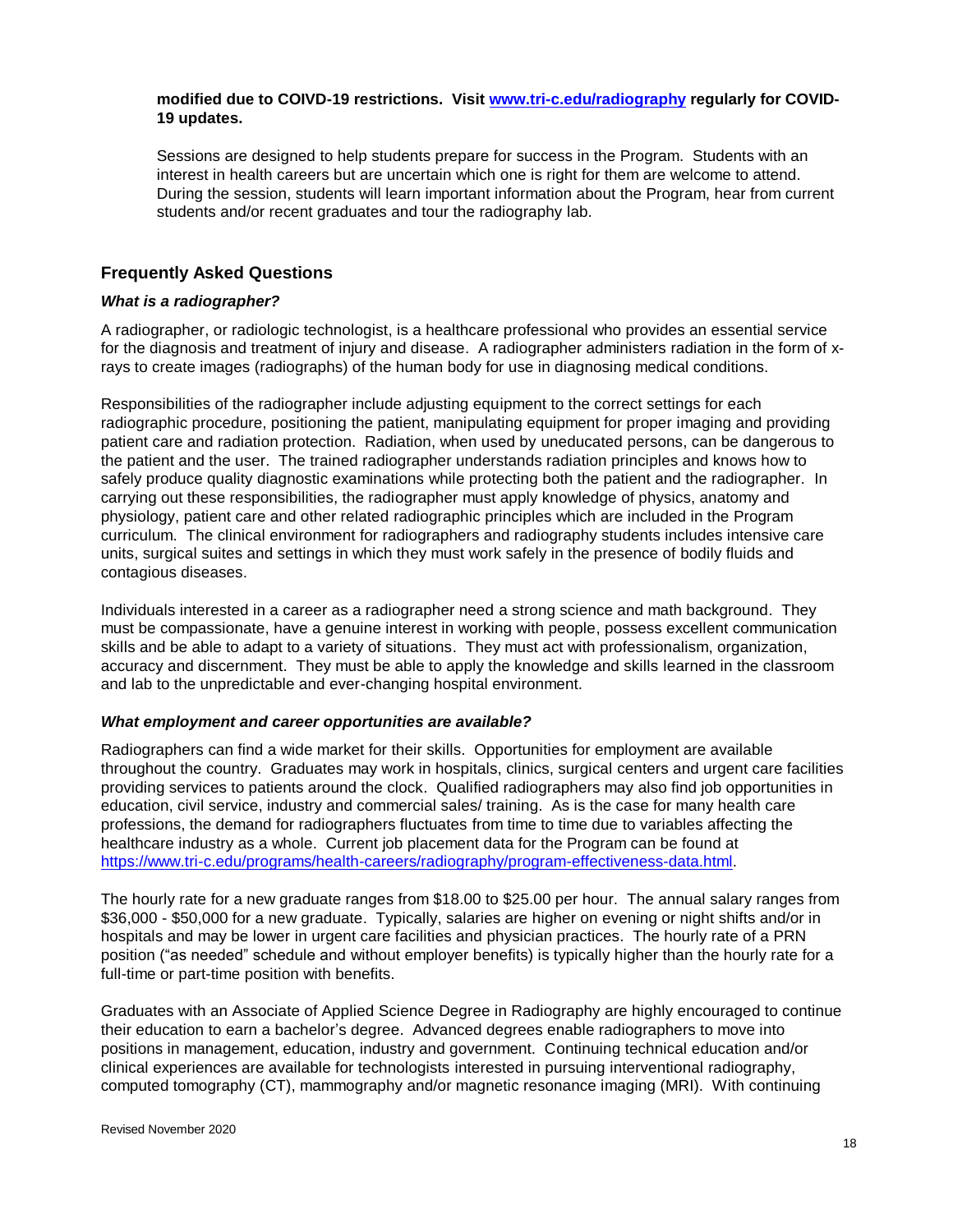formal technical education, a radiographer can become a nuclear medicine technologist, a radiation therapist or a diagnostic medical sonographer.

#### *Is financial aid available?*

Students may qualify for federal or state programs. **ALL students are encouraged to apply for scholarships through Tri-C even if they are ineligible for other forms of financial assistance.** Additionally, some professional organizations offer scholarships for students once they are enrolled in the Program. For more information, contact:

| Financial Aid Office at the Western Campus<br>www.tri-c.edu/paying-for-college/financial-aid-and-scholarships | 216-987-6000 |
|---------------------------------------------------------------------------------------------------------------|--------------|
| <b>College Now Greater Cleveland</b><br>www.collegenowgc.org                                                  | 216-241-5587 |
| Cleveland Foundation<br>www.clevelandfoundation.org/scholarships/how-to-apply/                                | 216-861-3810 |
| American Society of Radiologic Technologists<br>www.asrt.org                                                  | 800-444-2778 |
| Ohio Society of Radiologic Technologists<br>www.osrt.org                                                      | 866-405-6778 |

Lambda Nu Honor Society for Radiologic and Imaging Sciences [www.lambdanu.org](http://www.lambdanu.org/)

*Radiography students who achieve a Program GPA of 3.20 or higher at the midpoint of the Program are inducted into the honor society. These students are eligible to apply for Lambda Nu scholarships.*

## *When can I apply to the Program?*

Applicants should submit the Health Careers Program Application only after all admission requirements have been met. See page 15 for admission requirements. Following submission of the Health Careers Program Application (Visit [www.tri-c.edu/radiography;](http://www.tri-c.edu/radiography) click on "Apply to Health Careers"), the Health Careers Enrollment Center will review the application and if all admission requirements are met, the application will be forwarded to the Program. Following an additional review by the Program, applicants will receive an email to the email address they placed on the Health Careers Enrollment Application informing them of their acceptance status and providing them with a projected start date.

#### *How many applications are received each year? How many students are accepted?*

The Program averages 50 - 75 applications annually. The Program's daytime track begins twice annually, fall semester (August) and spring semester (January). The Program's evening/weekend track begins once each year in the fall semester (August). Maximum class size for the daytime track is approximately 19 - 24 students. The evening/weekend track accepts a maximum of 8 students. **Applicants must keep their contact information current with the College and Program. Failure to do so could result in the Program's inability to contact the student regarding Program admission.**

#### *How long is the Program? Can it be completed on a part-time basis?*

The Program is a two-year Associate of Applied Science Degree Program. Students can complete core (prerequisite) and degree requirements on a part-time basis. **However, once accepted into the Program, a full-time commitment is necessary to complete the required number of clinical hours and variety of clinical procedures. While the credit hours per semester reflect a part-time status (<12**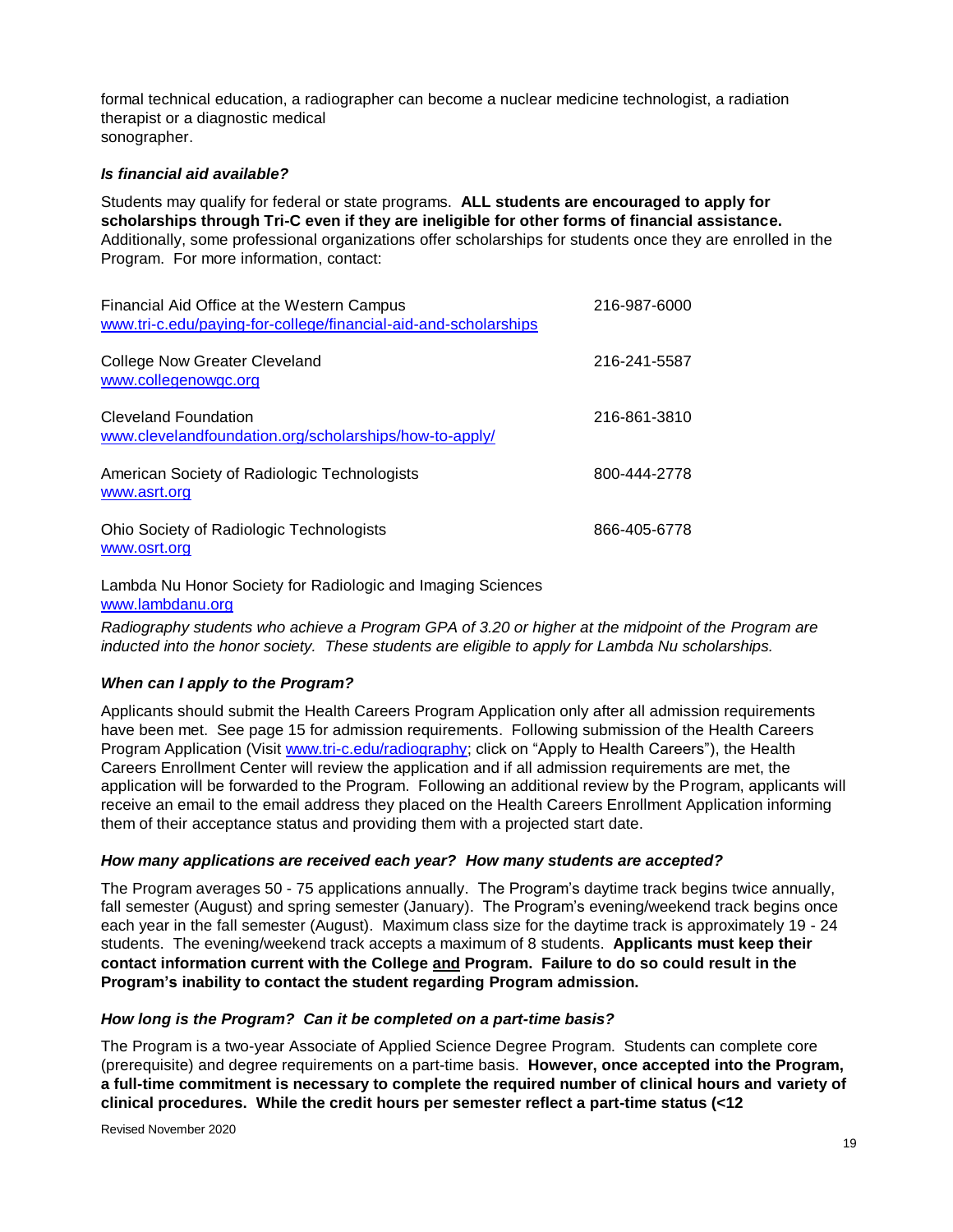**credits/semester), the time commitment required is that of a full-time student.** The Program offers two tracks: daytime and evening/weekend. See page 4.

#### *Can I work while attending the Program?*

**Full-time employment is strongly discouraged and can significantly impact a student's ability to succeed in the Program.** Employment must be scheduled so as not to interfere with class, lab and clinical hours. Class, lab and clinical hours will not be adjusted to accommodate a student's employment schedule. Flexibility in one's work schedule is essential. Students must account for substantial study time in addition to their classes/clinicals and work hours when determining if the Program is feasible.

#### *Can I transfer credits from another college or university?*

Generally, yes. Students should schedule an appointment with a counselor after their transcripts have been forwarded to and evaluated by the College. Many degree requirement courses may transfer; however, not all courses transfer directly. It is important that students confirm course transferability with the Counseling Center and complete a course substitution/course waiver form if instructed to do so. Counseling appointments can be scheduled by calling (216) 987-6000, option #4. Students seeking to transfer from another radiography program should read *Transferring from Another Radiography Program* (page 21).

#### *If I already have college credits, can I complete the Program in fewer than two years?*

No. Students must complete the Program's six-semester radiography course sequence (including two summer semesters), in order to fulfill the Program's academic and clinical requirements. Students are strongly encouraged to complete all non-radiography degree requirements prior to entering the Program.

#### *What courses are included in the Program?*

The Program's Suggested Semester Sequence is provided on pages 13 and 14. Program specialty courses are those that begin with the prefix RADT and also include BIO 2200 and PHYS 2250. Course descriptions are available in the Cuyahoga Community College Catalog [\(http://www.tri-c.edu/college](http://www.tri-c.edu/college-catalog/)[catalog/\)](http://www.tri-c.edu/college-catalog/).

## **Radiography Shadowing**

The Program has a number of primary hospital sites where students engage in clinical training. These sites are listed on the next page. Students are assigned to a hospital site for their clinical education by the Program prior to the second semester. Students must be willing and able to travel to all clinical sites.

The Program welcomes weekday, daytime observation visits by prospective students at many of its clinical sites. An observation can help students determine if the healthcare environment and the radiography profession are right for them. Observations can be arranged by contacting one of the clinical instructors listed. Note that there is a designated observation contact, Amy Graska, R.T.(R)(M), for all Cleveland Clinic system hospitals. Her telephone number is listed as the observation contact number for multiple sites.

This invitation does not imply acceptance to the Program, but rather an opportunity for prospective students to become acquainted with the field of radiography. Once students are accepted into the Program, they will be required to complete a separate, formal observation and an Observation Verification Form indicating the observation has been completed.

**Professional, business casual attire is required. Students who are dressed inappropriately will be sent home and will be required to reschedule the observation.** Inappropriate attire includes jeans, shorts, hoodies, leggings/yoga pants, short skirts, low-cut blouses, halter tops, bare midriffs, visible tattoos, facial piercings, tennis shoes, open-toed shoes/flip-flops and shoes with heels exceeding one inch.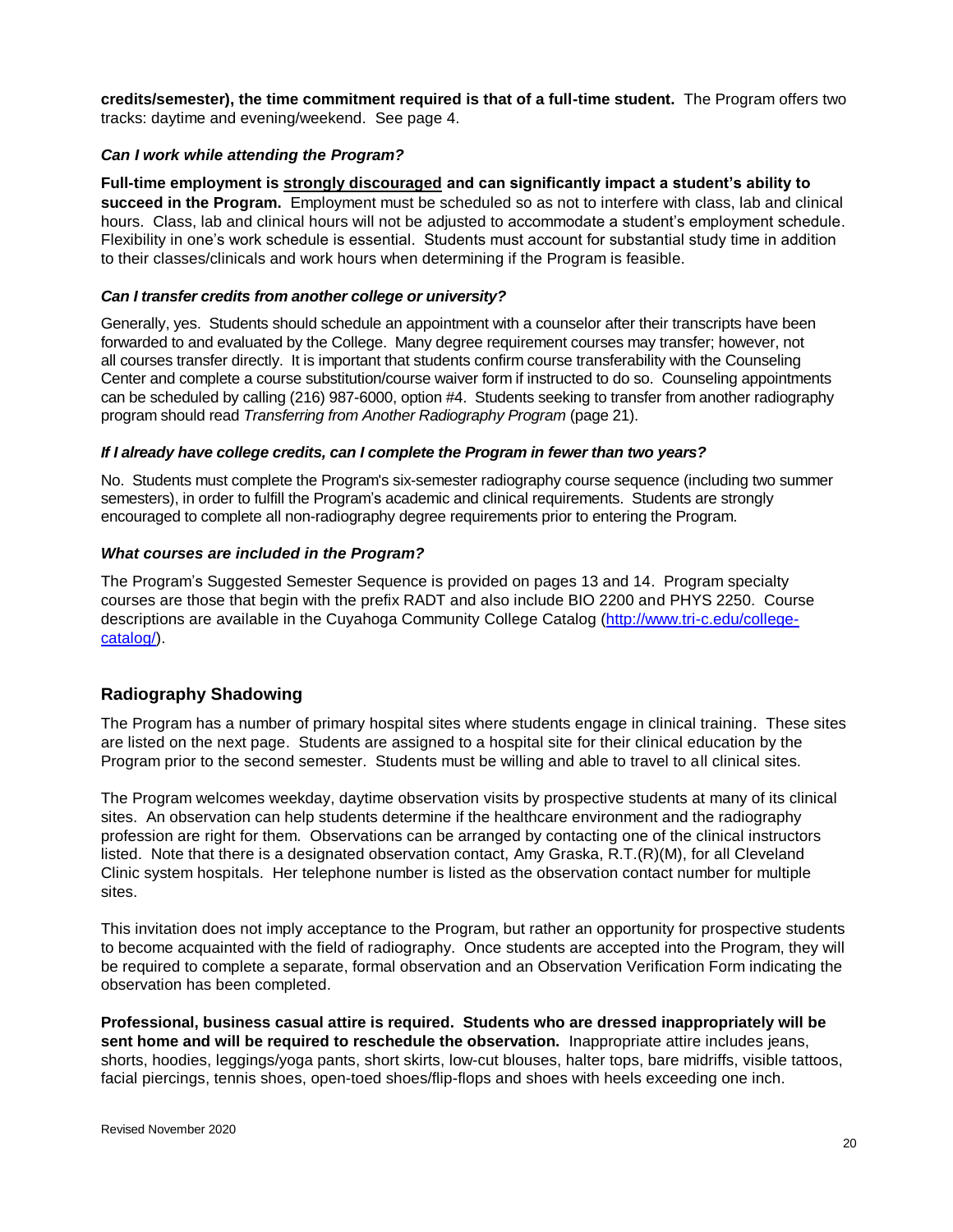**NOTE: As of the revision date of this packet, the Program has been informed that hospitals have suspended observation visits due to COVID-19. To determine if visits are occurring at a later date, contact the hospitals directly at the numbers listed below.**

| Akron General*                            | Marymount Hospital*                      | Southwest General Health Center                      |
|-------------------------------------------|------------------------------------------|------------------------------------------------------|
| Ms. Theresa Harris, R.T.(R)(CT)           | Ms. Noedi Irizarry, R.T.(R)              | Ms. Jessalyn Stys, R.T.(R)(MR)                       |
| Clinical Instructor/Radiology Department  | Clinical Instructor/Radiology Department | Clinical Instructor/Radiology Department             |
| 1 Akron General Avenue                    | 12300 McCracken Road                     | 18697 East Bagley Road                               |
| Akron, Ohio 44307                         | Cleveland, Ohio 44125                    | Middleburg Heights, Ohio 44130                       |
| Contact: Amy Graska                       | Contact: Amy Graska                      | Phone: (440) 816-8778                                |
| Phone: 440-695-4297                       | Phone: 440-695-4297                      |                                                      |
| Email: amgras@ccf.org                     | Email: amgras@ccf.org                    |                                                      |
| Cleveland Clinic*                         | Medina Hospital*                         | University Hospitals Cleveland Medical Center        |
| Mr. Mark Moore, R.T.(R)                   | Ms. Sandi Ramsey, R.T.(R)                | Ms. Sheri Thibo, R.T.(R)                             |
| Clinical Instructor/Director of Education | Clinical Instructor/Radiology Department | Ms. Carey DeMeza, R.T.(R)                            |
| Imaging Institute                         | 1000 E. Washington Street                | Clinical Instructors/Radiology Department            |
| 9500 Euclid Avenue                        | Medina, Ohio 44256                       | 11100 Fuclid Avenue                                  |
| Cleveland, Ohio 44106                     | Contact: Amy Graska                      | Cleveland, Ohio 44106-5000                           |
| Contact: Amy Graska                       | Phone: 440-695-4297                      | Phone: (216) 844-1170                                |
| Phone: 440-695-4297                       | Email: amgras@ccf.org                    | (UH Employees Only)                                  |
| Email: amgras@ccf.org                     |                                          |                                                      |
| Fairview Hospital*                        | <b>MetroHealth Medical Center</b>        | University Hospitals Parma Medical Center            |
| Ms. Carol Gaba, R.T.(R)                   | Ms. Nancy Schwind, R.T.(R)               | Ms. Laurie O'Neal, R.T.(R)                           |
| Ms. Karen Hogan, R.T.(R)                  | Clinical Instructor/Radiology Department | Clinical Instructor/Radiology Department             |
| Clinical Instructors/Radiology Department | 2500 MetroHealth Drive                   | 7007 Powers Boulevard                                |
| 18101 Lorain Avenue                       | Cleveland, Ohio 44109                    | Parma, Ohio 44129                                    |
| Cleveland, Ohio 44111                     | Phone: (216) 778-5454                    | Phone: (440) 743-4669                                |
| Contact: Amy Graska                       |                                          | 1. Students are required to show proof of a negative |
| Phone: 440-695-4297                       |                                          | two-step (Double Mantoux) TB or completion of        |
| Email: amgras@ccf.org                     |                                          | an IGRA blood test (QuantifFERON Gold or T-Spot)     |
|                                           |                                          | for TB performed within the past 6 months.           |
|                                           |                                          | 2. Students are required to show proof of health     |
|                                           |                                          | insurance coverage.                                  |

*\*Facility requires an eight-hour observation.*

# **Transferring from Another Radiography Program**

Transfer students from other radiography programs must follow the same admissions procedure and meet the requirements for admission to the College and to the Program. Students dismissed from another radiography program will not be accepted into the Cuyahoga Community College Program as a transfer student.

Students seeking to transfer from another radiography program must ask the Program Director of their original radiography program to send a letter directly to the Cuyahoga Community College Program Director. The letter must explicitly state that the student was in good academic and clinical standing and was not dismissed from the program. The letter should be sent to:

> Elizabeth Gildone, M.Ed., R.T.(R)(CT), GCDF, CTR Program Director, Radiography and Mammography Cuyahoga Community College Western Campus 11000 Pleasant Valley Road Parma, Ohio 44130

Transfer students must complete the College admissions application, the Health Careers application and meet all other admission requirements including submitting official transcripts and other documentation prior to consideration for acceptance. All transfer students must contact the Program Director to determine their status and requirements.